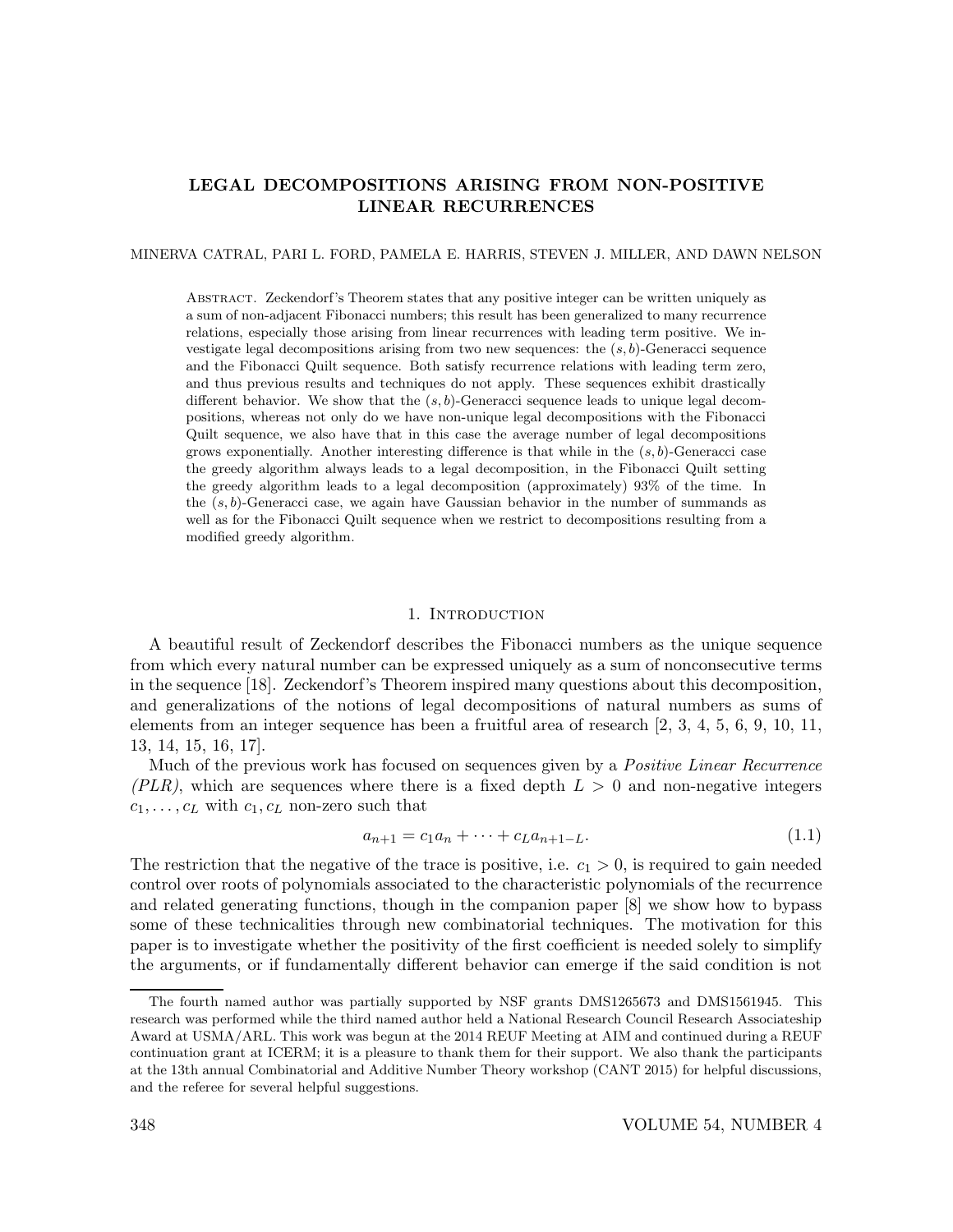# LEGAL DECOMPOSITIONS ARISING FROM NON-POSITIVE LINEAR RECURRENCES

met. To this end, we investigate the legal decompositions arising from two different sequences which we introduce in this paper: the  $(s, b)$ -Generacci sequence and the Fibonacci Quilt sequence. Both satisfy recurrence relations with leading term zero, hence previous results and techniques are not applicable. Moreover, although both have non-positive linear recurrences (as their leading term is zero), they exhibit drastically different behavior: the  $(s, b)$ -Generacci sequence leads to unique legal decompositions, whereas not only do we have non-unique legal decompositions with the Fibonacci Quilt sequence, we also have that the average number of legal decompositions grows exponentially. Another interesting difference is that while in the  $(s, b)$ -Generacci case the greedy algorithm always leads to a legal decomposition, in the Fibonacci Quilt setting the greedy algorithm leads to a legal decomposition (approximately) 93% of the time.

We conclude the introduction by first describing the two sequences and their resulting decomposition rules and then stating our results. Then in Section 2 we determine the recurrence relations for the sequences, in Section 3 we prove our claims on the growth of the average number of decompositions from the Fibonacci Quilt sequence, and then analyze the greedy algorithm and a generalization (for the Fibonacci Quilt sequence) in Section 4.

# 1.1. The  $(s, b)$ -Generacci Sequence and the Fibonacci Quilt Sequence.

1.1.1. The (s, b)-Generacci Sequence. One interpretation of Zeckendorf's Theorem [18] is that the Fibonacci sequence is the unique sequence from which all natural numbers can be expressed as a sum of nonconsecutive terms. Note there are two ingredients to the rendition: a sequence and a rule for determining what is a legal decomposition. An equivalent formulation for the Fibonacci numbers is to consider the sequence divided into bins of size one and decompositions can use the element in a bin at most once and cannot use elements from adjacent bins. A generalization of this bin idea was explored by the authors in [6], where bins of size 2 with the same non-adjacency condition were considered; the sequence that arose was called the Kentucky sequence. The Kentucky sequence is what we now refer to here as the  $(1, 2)$ -Generacci sequence. This leads to a natural extension where we consider bins of size b and any two summands of a decomposition must come from distinct bins with at least  $s$  bins between them. We now give the technical definitions of the  $(s, b)$ -Generacci sequences and their associated legal decompositions.

**Definition 1.1** ((s, b)-Generacci legal decompositions). For fixed integers s,  $b \ge 1$ , let an  $increasing\ sequence\ of\ positive\ integers\ \{a_i\}_{i=1}^\infty\ and\ a\ family\ of\ subsequences$ 

$$
\mathcal{B}_n = \{a_{b(n-1)+1}, \ldots, a_{bn}\}
$$

be given (we call these subsequences bins). We declare a decomposition of an integer  $m =$  $a_{\ell_1} + a_{\ell_2} + \cdots + a_{\ell_k}$  where  $a_{\ell_i} > a_{\ell_{i+1}}$  to be an  $(s, b)$ -Generacci legal decomposition provided  ${a_{\ell_i}, a_{\ell_{i+1}}\} \not\subset \mathcal{B}_{j-s} \cup \mathcal{B}_{j-s+1} \cup \cdots \cup \mathcal{B}_j$  for all i, j. (We say  $\mathcal{B}_j = \emptyset$  for  $j \le 0$ .)

Thus if we have a summand  $a_{\ell_i} \in \mathcal{B}_j$  in a legal decomposition, we cannot have any other summands from that bin, nor any summands from any of the s bins preceding or any of the s bins following  $\mathcal{B}_i$ .

**Definition 1.2** ((s, b)-Generacci sequence). For fixed integers  $s, b \ge 1$ , an increasing sequence of positive integers  $\{a_i\}_{i=1}^{\infty}$  is the  $(s, b)$ -Generacci sequence if every  $a_i$  for  $i \geq 1$  is the smallest positive integer that does not have an  $(s, b)$ -Generacci legal decomposition using the elements  $\{a_1, \ldots, a_{i-1}\}.$ 

Using the above definition and Zeckendorf's Theorem, we see that the  $(1, 1)$ -Generacci sequence is the Fibonacci sequence (appropriately normalized). Some other known sequences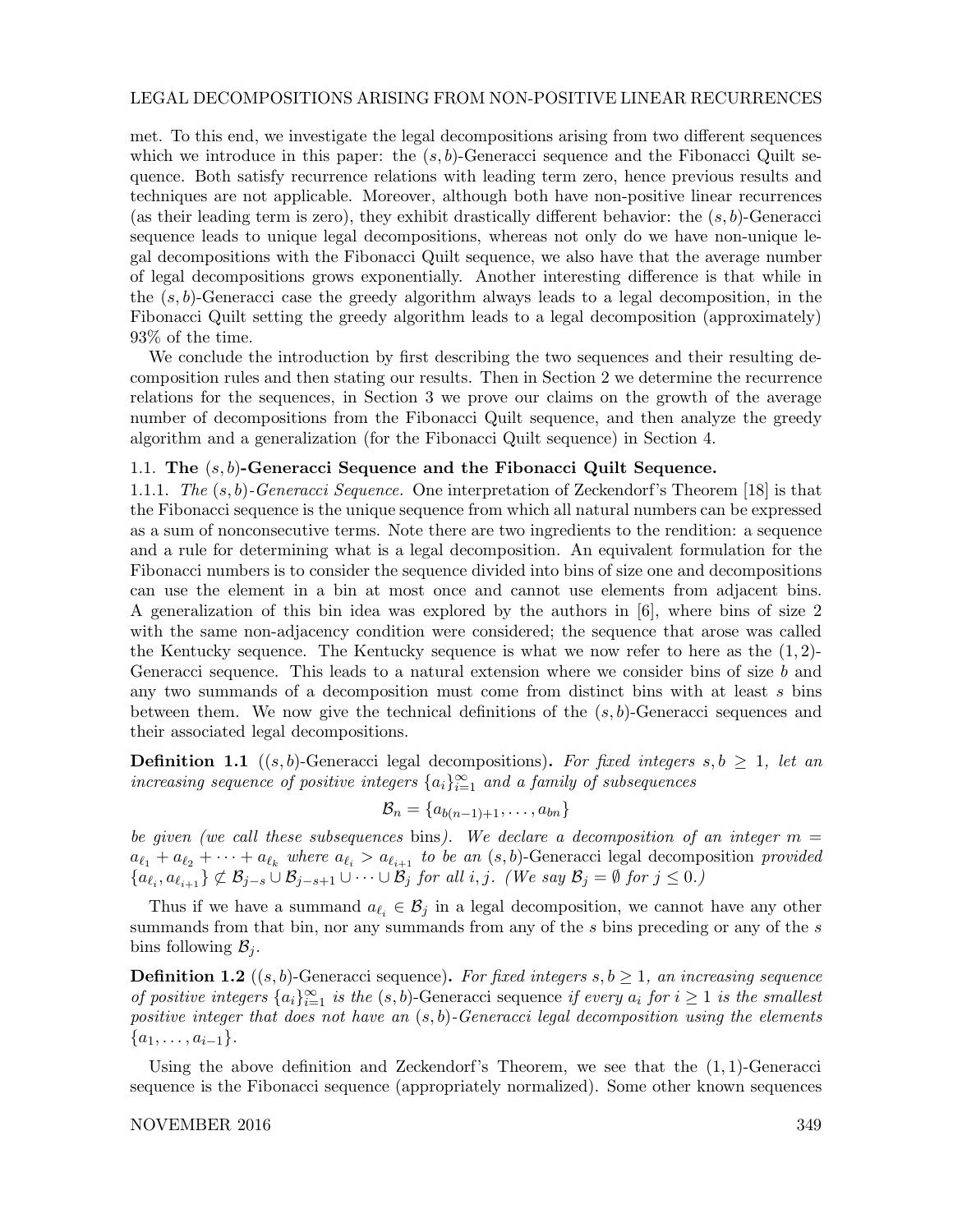arising from the  $(s, b)$ -Generacci sequences are Narayana's cow sequence, which is the  $(2, 1)$ -Generacci sequence, and the Kentucky sequence, which is the (1, 2)-Generacci sequence.

**Theorem 1.3** (Recurrence Relation and Explicit Formula). Let  $s, b \geq 1$  be fixed. If  $n >$  $(s + 1)b + 1$ , then the nth term of the  $(s, b)$ -Generacci sequence is given by the recurrence relation

$$
a_n = a_{n-b} + ba_{n-(s+1)b}.\tag{1.2}
$$

We have a generalized Binet's formula, with

$$
a_n = c_1 \lambda_1^n \left[ 1 + O\left( \left( \lambda_2 / \lambda_1 \right)^n \right) \right] \tag{1.3}
$$

where  $\lambda_1$  is the largest root of  $x^{(s+1)b} - x^{sb} - b = 0$ , and  $c_1$  and  $\lambda_2$  are constants with  $\lambda_1 > 1$ ,  $c_1 > 0$  and  $|\lambda_2| < \lambda_1$ .

**Remark 1.4.** The  $(s, b)$ -Generacci sequence also satisfies the recurrence

$$
a_n = a_{n-1} + a_{n-1-f(n-1)},
$$
\n(1.4)

where  $f(kb + j) = sb + j - 1$  for  $j = 1, ..., b$ . While this representation does have its leading coefficient positive, the depth  $L = f(n-1) + 1$  is not independent of n, and thus this representation is not a Positive Linear Recurrence.

The proof of Theorem 1.3 is given in Section 2.1. We note that the leading term in the recurrence in (1.2) is zero whenever  $b \geq 2$ , and hence this sequence falls out of the scope of the Positive Linear Recurrences results.

1.1.2. Fibonacci Quilt Sequence. The Fibonacci Quilt sequence arose from the goal of finding a sequence coming from a 2-dimensional process. We begin by recalling the beautiful fact that the Fibonacci numbers tile the plane with squares spiraling to infinity, where the side length of the nth square is  $F_n$  (see Figure 1; note that here we start the Fibonacci sequence with two  $1's$ ).



Figure 1. The (start of the) Fibonacci Spiral.

Inspired by Zeckendorf decomposition rules and by the Fibonacci spiral we define the following notion of legal decompositions and create the associated integer sequence which we call the Fibonacci Quilt sequence. The spiral depicted in Figure 1 can be viewed as a log cabin quilt pattern, such as that presented in Figure 2 (left). Hence we adopt the name Fibonacci Quilt sequence.

**Definition 1.5** (FQ-legal decomposition). Let an increasing sequence of positive integers  ${q_i}_{i=1}^{\infty}$  be given. We declare a decomposition of an integer

$$
m = q_{\ell_1} + q_{\ell_2} + \dots + q_{\ell_t} \tag{1.5}
$$

350 VOLUME 54, NUMBER 4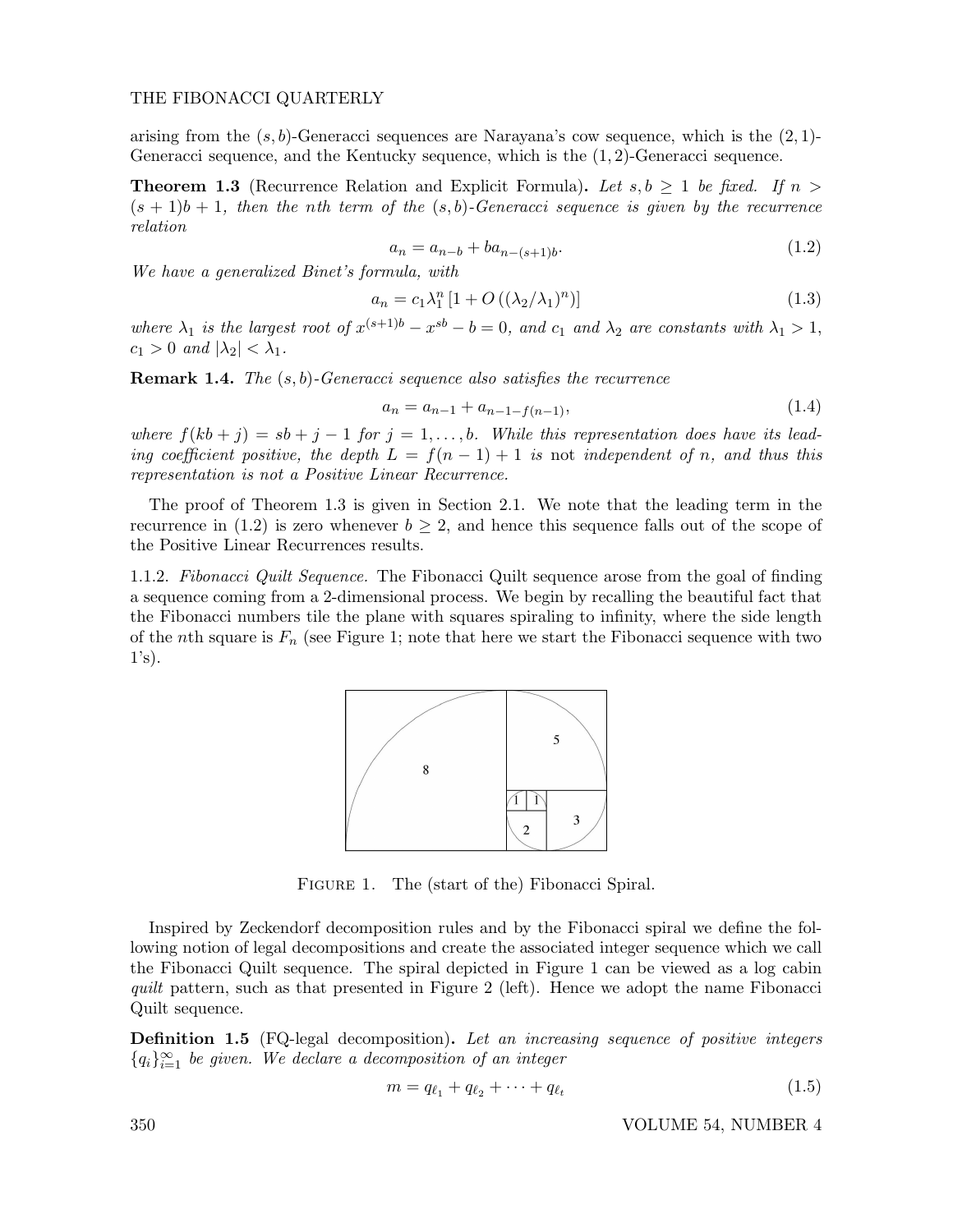# LEGAL DECOMPOSITIONS ARISING FROM NON-POSITIVE LINEAR RECURRENCES



FIGURE 2. (Left) Log cabin quilt pattern. (Right) First few terms of the Fibonacci Quilt sequence.

(where  $q_{\ell_i} > q_{\ell_{i+1}}$ ) to be an FQ-legal decomposition if for all i, j,  $|\ell_i - \ell_j| \neq 0, 1, 3, 4$  and  $\{1,3\} \nsubseteq {\ell_1, \ell_2, \ldots \ell_t}.$ 

This means that if the terms of the sequence are arranged in a spiral in the rectangles of a log cabin quilt, we cannot use two terms if they share part of an edge. Figure 2 shows that  $q_n + q_{n-1}$  is not legal, but  $q_n + q_{n-2}$  is legal for  $n \geq 4$ . The starting pattern of the quilt forbids decompositions that contain  $q_3 + q_1$ .

We define a new sequence  $\{q_n\}$ , called the Fibonacci Quilt sequence, in the following way.

**Definition 1.6** (Fibonacci Quilt sequence). An increasing sequence of positive integers  $\{q_i\}_{i=1}^{\infty}$ is called the Fibonacci Quilt sequence if every  $q_i$  (i  $\geq 1$ ) is the smallest positive integer that does not have an FQ-legal decomposition using the elements  $\{q_1, \ldots, q_{i-1}\}.$ 

From the definition of an FQ-legal decomposition, the reader can see that the first five terms of the sequence must be  $\{1, 2, 3, 4, 5\}$ . We have  $q_6 \neq 6$  as  $6 = q_4 + q_2 = 4 + 2$  is an FQ-legal decomposition. We must have  $q_6 = 7$ . Continuing we have the start of the Fibonacci Quilt sequence displayed in Figure 2 (right). Note that with the exception of a few initial terms, the Fibonacci Quilt sequence and the Padovan (see entry A000931 from the OEIS) sequence are eventually identical.

**Theorem 1.7** (Recurrence Relations). Let  $q_n$  denote the nth term in the Fibonacci Quilt sequence. Then

for 
$$
n \ge 6
$$
,  $q_{n+1} = q_n + q_{n-4}$ , 
$$
(1.6)
$$

for 
$$
n \ge 5
$$
,  $q_{n+1} = q_{n-1} + q_{n-2}$ , 
$$
(1.7)
$$

$$
\sum_{i=1}^{n-5} q_i = q_n - 6.
$$
\n(1.8)

The proof is given in Section 2.2.

**Remark 1.8.** At first the above theorem seems to suggest that the Fibonacci Quilt sequence is a PLR, as (1.6) gives us a recurrence where the leading coefficient is positive and, unlike the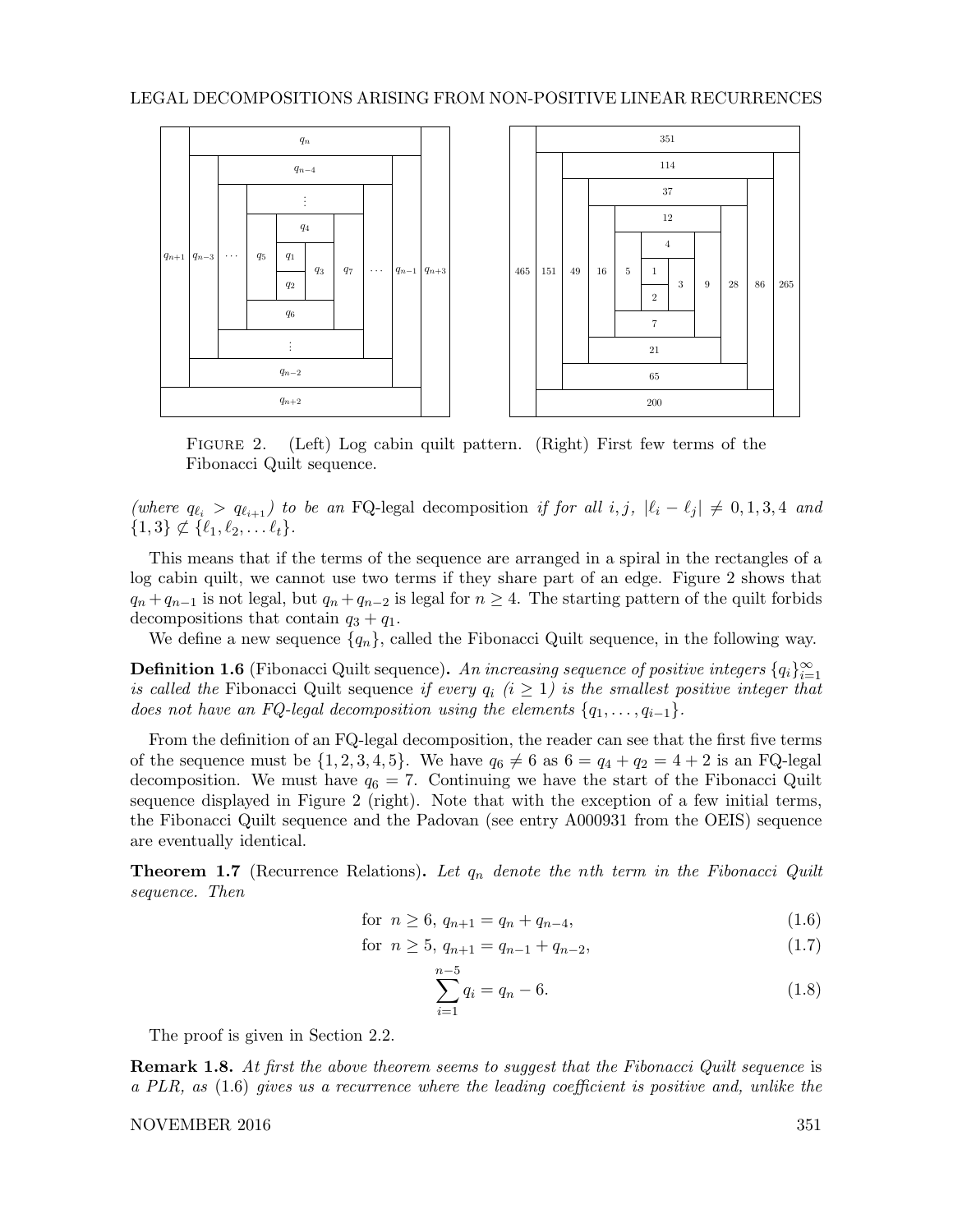alternative expression for the  $(s, b)$ -Generacci, this time the depth is fixed. The reason it is not a PLR is subtle, and has to do with the second part of the definition: the decomposition law. The decomposition law is not from using (1.6) to reduce summands, but from the geometry of the spiral. It is worth remarking that  $(1.7)$  is the minimal length recurrence for this sequence, and the characteristic polynomial arising from  $(1.6)$  is divisible by the polynomial from  $(1.7)$ .

1.2. Results. Our theorems are for two sequences which satisfy recurrences with leading term zero. Prior results in the literature mostly considered Positive Linear Recurrences and results included the uniqueness of legal decompositions, Gaussian behavior of the number of summands, and exponential decay in the distribution of the gaps between summands [2, 4, 9, 10, 16, 17]. In [6], a first example of a non-positive linear recurrence appeared and the aforementioned results were proved using arguments technically similar to those already present in the literature. What is new in this paper are two extensions of the work presented in  $[6]$ . The first is the  $(s, b)$ -Generacci sequence, whose legal decompositions are unique but where new techniques are required to prove its various properties. The second is the more interesting newly discovered Fibonacci Quilt sequence, which displays drastically different behavior, one consequence being that the FQ-legal decompositions are not unique (for example, there are three distinct FQ-legal decompositions of  $106 : 86 + 16 + 4, 86 + 12 + 7 + 1$ , and  $65 + 37 + 4$ .

#### 1.2.1. Decomposition results.

**Theorem 1.9** (Uniqueness of Decompositions for  $(s, b)$ -Generacci). For each pair of integers  $s, b \geq 1$ , a unique  $(s, b)$ -Generacci sequence exists. Consequently, for a given pair of integers  $s, b \geq 1$ , every positive integer can be written uniquely as a sum of distinct terms of the  $(s, b)$ -Generacci sequence where no two summands are in the same bin, and between any two summands there are at least s bins between them.

As Theorem 1.9 follows from a similar argument to that in the appendix of [6], we omit it in this paper.

**Remark 1.10.** We could also prove this result by showing that our sequence and legal decomposition rule give rise to an f-decomposition. These were defined and studied in [9], and briefly a valid f-decomposition means that for each summand chosen a block of consecutive summands before are not available for use, and that number depends solely on n. The methods of [9] are applicable and yield that each positive integer has a unique legal decomposition.

These results are not available for the Fibonacci Quilt sequence, as the FQ-legal decomposition is not an f-decomposition. The reason is that in an f-decomposition there is a function f such that if we have  $q_n$  then we cannot have any of the  $f(n)$  terms of the sequence immediately prior to  $q_n$ . There is no such f for the Fibonacci Quilt sequence, as for  $n \geq 8$  if we have  $q_n$ we cannot have  $q_{n-1}$  and  $q_{n-3}$  but we can have  $q_{n-2}$ .

We have already seen that the Fibonacci Quilt sequence exhibits non-unique decompositions; this is just the beginning of the difference in behavior. The first result concerns the exponential number of FQ-legal decompositions as we decompose larger integers. First we need to introduce some notation. Let  $\{q_n\}$  denote the Fibonacci Quilt sequence. For each positive integer m let  $d_{\text{FQ}}(m)$  denote the number of FQ-legal decomposition of m, and  $d_{\text{FQ};\text{ave}}(n)$  the average number of FQ-legal decompositions of integers in  $I_n := [0, q_{n+1})$ ; thus,

$$
d_{\text{FQ};\text{ave}}(n) := \frac{1}{q_{n+1}} \sum_{m=0}^{q_{n+1}-1} d_{\text{FQ}}(m). \tag{1.9}
$$

In Section 3 we prove the following.

352 VOLUME 54, NUMBER 4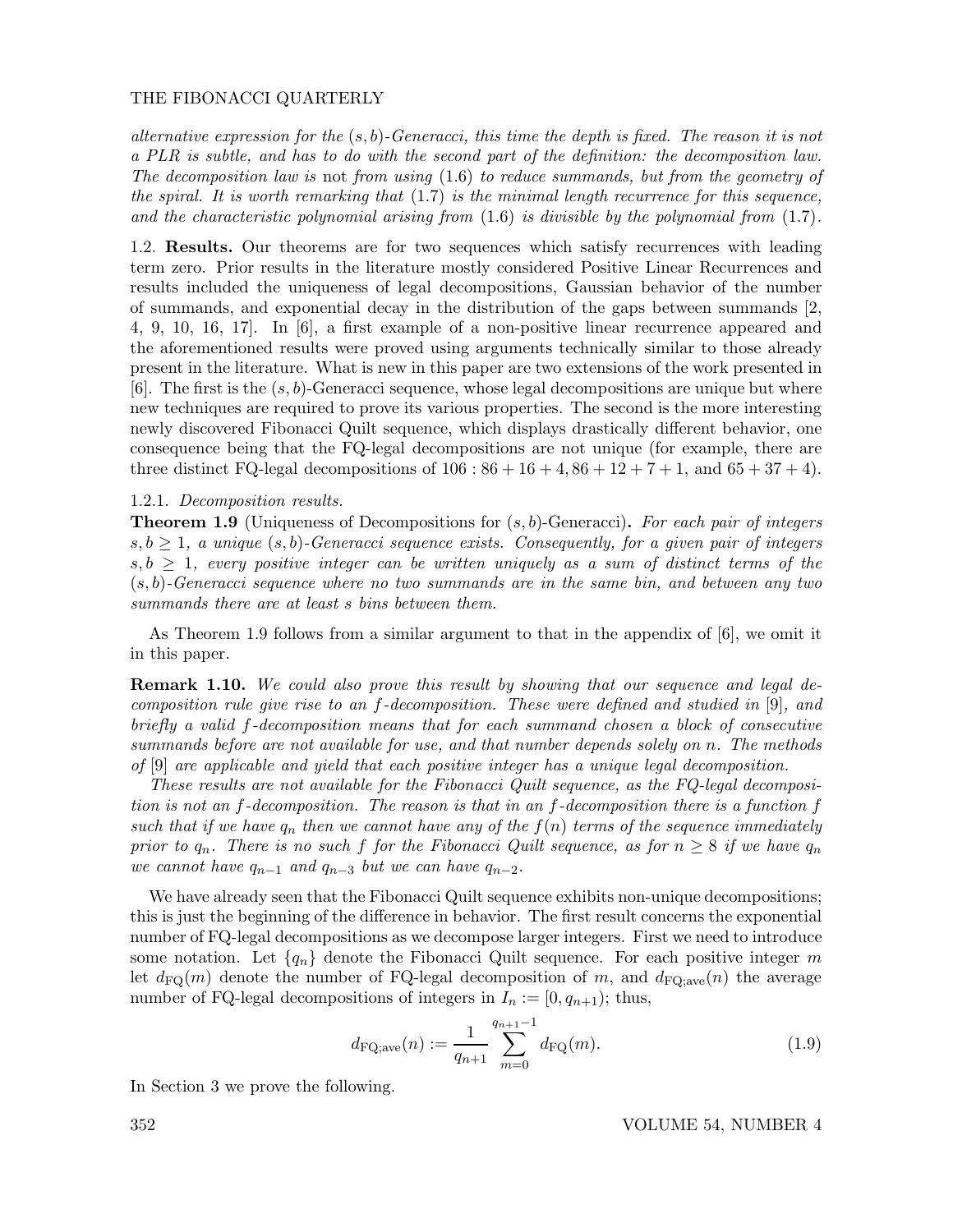**Theorem 1.11** (Growth Rate of Average Number of Decompositions). Let  $r_1$  be the largest root of  $r^7 - r^6 - r^2 - 1 = 0$  (so  $r_1 \approx 1.39704$ ) and let  $\lambda_1$  be the largest root of  $x^3 - x - 1 = 0$  $\left( so\ \lambda_{1}=\frac{1}{3}\right)$  $rac{1}{3}\left(\frac{27}{2}-\frac{3\sqrt{69}}{2}\right)$  $\left(\frac{\sqrt{69}}{2}\right)^{1/3}+3^{-2/3}$   $\left(\frac{1}{2}\right)$  $\frac{1}{2}(9+\sqrt{69}))^{1/3} \approx 1.32472$ ), and set  $\lambda = r_1/\lambda_1 \approx 1.05459$ . There exist computable constants  $C_2 > C_1 > 0$  such that for all n sufficiently large,

$$
C_1 \lambda^n \le d_{\text{FQ};\text{ave}}(n) \le C_2 \lambda^n. \tag{1.10}
$$

Thus the average number of FQ-legal decompositions of integers in  $[0, q_{n+1})$  tends to infinity exponentially fast.

**Remark 1.12.** At the cost of additional algebra one could prove the existence of a constant C such that  $d_{\text{FQ};\text{ave}}(n) \sim C\lambda^n$ ; however, as the interesting part of the above theorem is the exponential growth and not the multiplicative factor, we prefer to give the simpler proof which captures the correct growth rate.

We end with another new behavior. For many of the previous recurrences, the greedy algorithm successfully terminates in a legal decomposition; that is not the case for the Fibonacci Quilt sequence. In Section 4 we prove the following.

**Theorem 1.13.** There is a computable constant  $\rho \in (0,1)$  such that, as  $n \to \infty$ , the percentage of positive integers in  $[1, q_n)$  where the greedy algorithm terminates in a Fibonacci Quilt sequence legal decomposition converges to ρ. This constant is approximately .92627.

Interestingly, a simple modification of the greedy algorithm *does* always terminate in a legal decomposition, and this decomposition yields a minimal number of summands.

**Definition 1.14** (Greedy-6 Decomposition). The Greedy-6 Decomposition writes m as a sum of Fibonacci Quilt numbers as follows:

- if there is an n with  $m = q_n$  then we are done,
- if  $m = 6$  then we decompose m as  $q_4 + q_2$  and we are done, and
- if  $m \ge q_6$  and  $m \ne q_n$  for all  $n \ge 1$ , then we write  $m = q_{\ell_1} + x$  where  $q_{\ell_1} < m < q_{\ell_1+1}$ and  $x > 0$ , and then iterate the process with input  $m := x$ .

We denote the decomposition that results from the Greedy-6 Algorithm by  $\mathcal{G}(m)$ .

**Theorem 1.15.** For all  $m > 0$ , the Greedy-6 Algorithm results in a FQ-legal decomposition. Moreover, if  $G(m) = q_{\ell_1} + q_{\ell_2} + \cdots + q_{\ell_{t-1}} + q_{\ell_t}$  with  $q_{\ell_1} > q_{\ell_2} > \cdots > q_{\ell_t}$ , then the decomposition satisfies exactly one of the following conditions:

(1)  $\ell_i - \ell_{i+1} \geq 5$  for all i or

(2)  $\ell_i - \ell_{i+1} \geq 5$  for  $i \leq t-3$  and  $\ell_{t-2} \geq 10$ ,  $\ell_{t-1} = 4$ ,  $\ell_t = 2$ .

Further, if  $m = q_{\ell_1} + q_{\ell_2} + \cdots + q_{\ell_{t-1}} + q_{\ell_t}$  with  $q_{\ell_1} > q_{\ell_2} > \cdots > q_{\ell_t}$  denotes a decomposition of m where either

(1)  $\ell_i - \ell_{i+1} > 5$  for all i or

(2)  $\ell_i - \ell_{i+1} \geq 5$  for  $i \leq t-3$  and  $\ell_{t-2} \geq 10$ ,  $\ell_{t-1} = 4$ ,  $\ell_t = 2$ ,

then  $q_{\ell_1} + q_{\ell_2} + \cdots + q_{\ell_{t-1}} + q_{\ell_t} = \mathcal{G}(m)$ . That is, the decomposition of m is the Greedy-6 decomposition.

Let  $\mathcal{D}(m)$  be a given decomposition of m as a sum of Fibonacci Quilt numbers (not necessarily legal):

$$
m = c_1 q_1 + c_2 q_2 + \dots + c_n q_n, \quad c_i \in \{0, 1, 2, \dots\}.
$$
\n(1.11)

We define the number of summands by

$$
\#summands(\mathcal{D}(m)) := c_1 + c_2 + \dots + c_n. \tag{1.12}
$$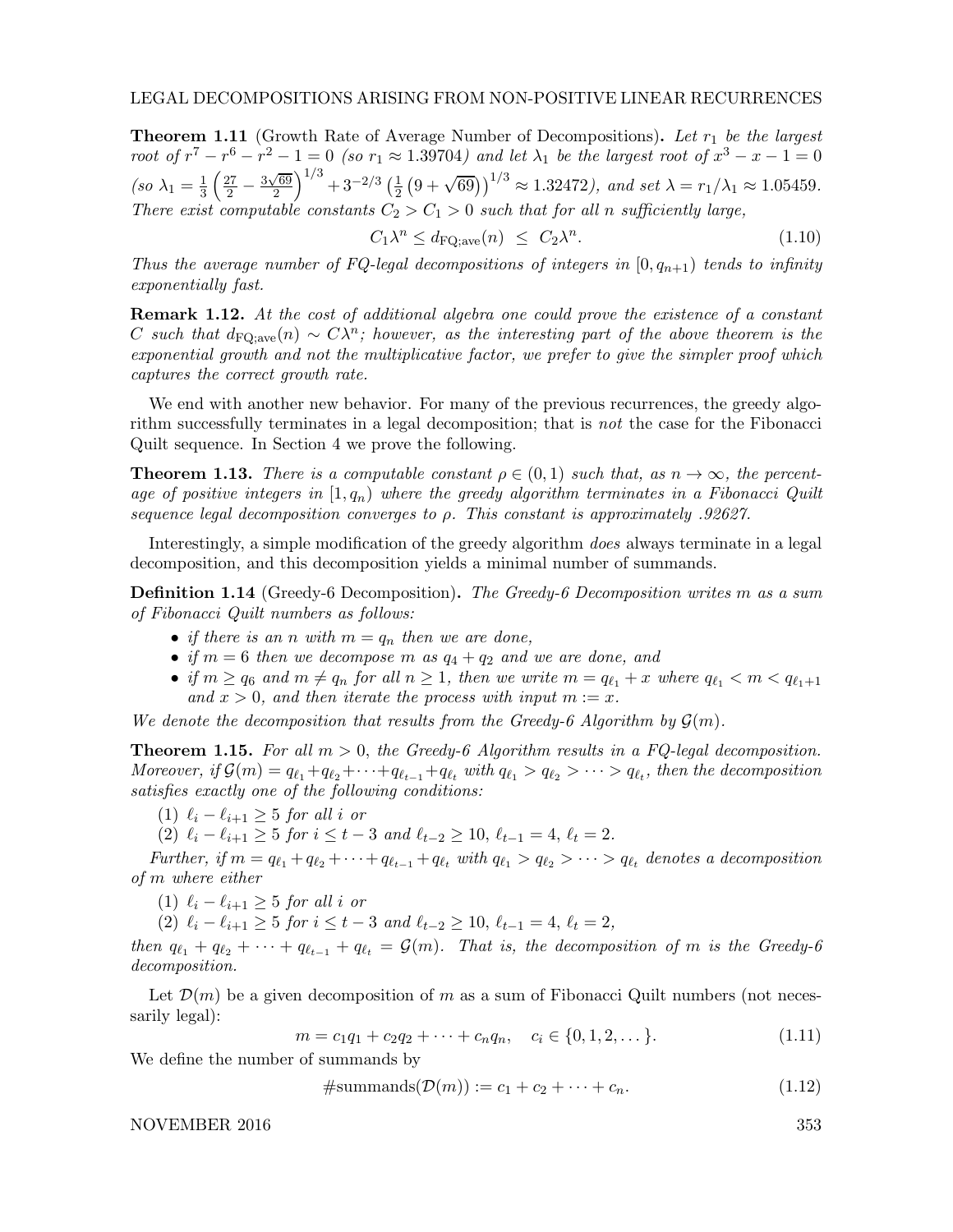**Theorem 1.16.** If  $\mathcal{D}(m)$  is any decomposition of m as a sum of Fibonacci Quilt numbers, then

$$
\#summands(\mathcal{G}(m)) \leq \#summands(\mathcal{D}(m)).\tag{1.13}
$$

1.2.2. Gaussian Behavior of Number of Summands in (s, b)-Generacci legal decompositions. Below we report on the distribution of the number of summands in the  $(s, b)$ -Generacci legal decompositions. In attacking this problem we developed a new technique similar to ones used before but critically different in that we are able to bypass technical assumptions that other papers needed to prove a Gaussian distribution. We elaborate on this method in [8], where we also determine the distribution of gaps between summands. We have chosen to concentrate on the Fibonacci Quilt sequence results in this paper, and just state many of the  $(s, b)$ -Generacci sequence outcomes, as we see the same behavior as in other systems for the  $(s, b)$ -Generacci numbers, but see fundamentally new behavior for the Fibonacci Quilt sequence.

**Theorem 1.17** (Gaussian Behavior of Summands for  $(s, b)$ -Generacci). Let the random variable  $Y_n$  denote the number of summands in the (unique)  $(s, b)$ -Generacci legal decomposition of an integer picked at random from  $[0, a_{bn+1})$  with uniform probability.<sup>1</sup> Then for  $\mu_n$  and  $\sigma_n^2$ , the mean and variance of  $Y_n$ , we have

$$
\mu_n = An + B + o(1) \tag{1.14}
$$

$$
\sigma_n^2 = Cn + D + o(1) \tag{1.15}
$$

for some positive constants  $A, B, C, D$ . Moreover if we normalize  $Y_n$  to  $Y'_n = (Y_n - \mu_n)/\sigma_n$ , then  $Y'_n$  converges in distribution to the standard normal distribution as  $n \to \infty$ .

Unfortunately, the above methods do not directly generalize to Gaussian results for the Fibonacci Quilt sequence. Interestingly and fortunately there is a strong connection between the two sequences, and in [8] we show how to interpret many questions concerning the Fibonacci Quilt sequence to a weighted average of several copies of the  $(4, 1)$ -Generacci sequence. This correspondence is not available for questions on unique decomposition, but does immediately yield Gaussian behavior and determines the limiting behavior of the individual gap measures.

### 2. Recurrence Relations

2.1. Recurrence Relations for the  $(s, b)$ -Generacci Sequence. Recall that for  $s, b \geq 1$ , an  $(s, b)$ -Generacci decomposition of a positive integer is legal if the following conditions hold.

- (1) No term  $a_i$  is used more than once.
- (2) No two distinct terms  $a_i$ ,  $a_j$  in a decomposition can have indices i, j from the same bin.
- (3) If  $a_i$  and  $a_j$  are summands in a legal decomposition, then there are at least s bins between them.

The terms of the  $(s, b)$ -Generacci sequence can be pictured as follows:

$$
\underbrace{a_1, \ldots, a_b}_{\mathcal{B}_1}, \underbrace{a_{1+b}, \ldots, a_{2b}}_{\mathcal{B}_2}, \ldots, \underbrace{a_{1+nb}, \ldots, a_{(n+1)b}}_{\mathcal{B}_{n+1}}, \underbrace{a_{1+(n+1)b}, \ldots, a_{(n+2)b}}_{\mathcal{B}_{n+2}}, \ldots
$$
 (2.1)

We now prove the following results related to the elements of the  $(s, b)$ -Generacci sequence.

**Lemma 2.1.** If  $s, b \geq 1$ , then  $a_i = i$  for all  $1 \leq i \leq (s+1)b+1$ , where  $a_i$  is the ith term in the  $(s, b)$ -Generacci sequence.

<sup>&</sup>lt;sup>1</sup>Using the methods of [3], these results can be extended to hold almost surely for sufficiently large subinterval of  $[a_{(n-1)b+1}, a_{bn+1}).$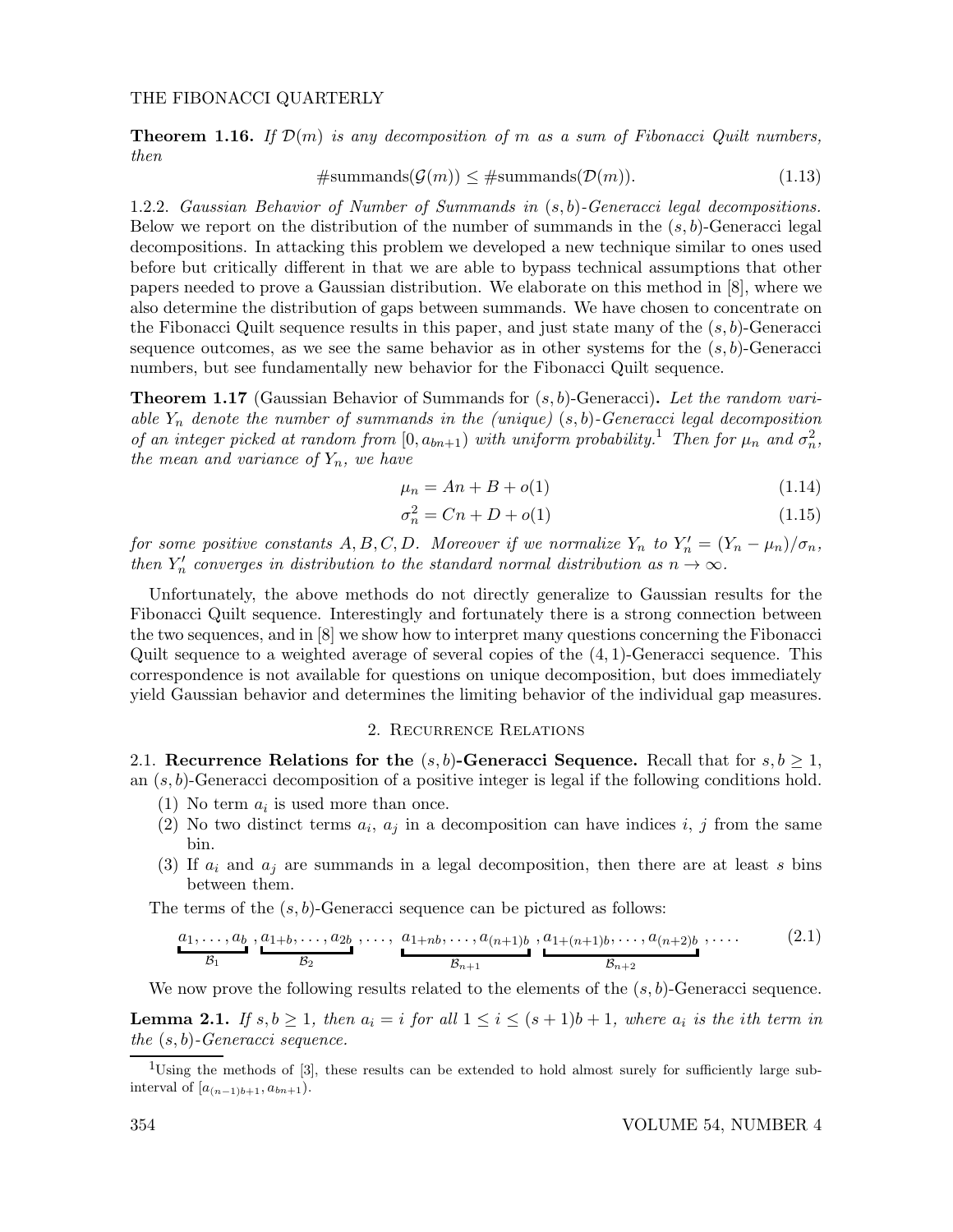*Proof.* This follows directly from the definition of the  $(s, b)$ -Generacci sequence. That is, we note that at the  $(s + 1)$ th-bin, we clearly have s bins to the left, yet we are unable to use any elements from those bins to decompose any new integers. Thus,  $a_i = i$ , for all  $1 \leq i \leq (s+1)b+1.$ 

**Lemma 2.2.** If k can be decomposed using summands  $\{a_1, \ldots, a_p\}$ , then so can  $k-1$ .

*Proof.* Let  $k = a_{\ell_1} + a_{\ell_2} + \cdots + a_{\ell_t}$  with  $\ell_1 > \ell_2 > \cdots > \ell_t$  be a legal decomposition of k. So  $k-1 = a_{\ell_1} + a_{\ell_2} + \cdots + (a_{\ell_t} - 1).$ 

It must be the case that either  $a_{\ell_t} - 1$  is zero or it has a legal decomposition with summands indexed smaller than  $\ell_t$ , as  $a_{\ell_t}$  was added because it was the smallest integer that could not be legally decomposed with summands indexed smaller than  $\ell_t$ . If  $\ell_t$  was sufficiently distant from  $\ell_{t-1}$  for the decomposition of k to be legal, using summands with even smaller indices does not create an illegal interaction with the remaining summands  $a_{\ell_1}, \ldots, a_{\ell_{t-1}}$ .

This lemma allows us to conclude that the smallest integer that does not have a legal decomposition using  $\{a_1, \ldots, a_n\}$  is one more than the largest integer that does have a legal decomposition using  $\{a_1, \ldots, a_n\}.$ 

**Lemma 2.3.** If  $s, b, n \ge 1$  and  $1 \le j \le b+1$ , then

$$
a_{j+nb} = a_{1+nb} + (j-1)a_{1+(n-s)b}.\tag{2.2}
$$

*Proof.* The term  $a_{1+nb}$  is the first entry in the  $(n+1)$ st bin and trivially satisfies the recursion relation for  $j = 1$ .

Recall a legal decomposition containing a member of the  $(n + 1)$ st bin would not have other addends from any of bins  $\{\mathcal{B}_{n-s+1},\mathcal{B}_{n-s+2},\ldots,\mathcal{B}_n,\mathcal{B}_{n+1}\}\.$  So by construction we have  $a_{2+nb} = a_{1+nb} + a_{1+(n-s)b}$ , as the largest integer that can be legally decomposed using addends from bins  $\mathcal{B}_1, \mathcal{B}_2, \ldots, \mathcal{B}_{n-s}$  is  $a_{1+(n-s)b} - 1$ .

Using the same argument we have

$$
a_{3+nb} = a_{2+nb} + a_{1+(n-s)b} = a_{1+nb} + 2a_{1+(n-s)b}.
$$
\n(2.3)

We proceed similarly for  $j = 4, \ldots, b$ . For  $j = b + 1$ , the term  $a_{b+1+nb} = a_{1+(n+1)b}$  is the first entry in the  $(n+2)$ nd bin. By construction  $a_{1+(n+1)b} = a_{(n+1)b} + a_{1+(n-s)b}$ . Using equation  $(2.2)$  with  $j = b$  we have

$$
a_{1+(n+1)b} = a_{(n+1)b} + a_{1+(n-s)b} = a_{1+nb} + (b-1)a_{1+(n-s)b} + a_{1+(n-s)b} = a_{1+nb} + ba_{1+(n-s)b}.
$$
\n(2.4)

*Proof of Theorem 1.3.* Set  $s, b \geq 1$ . We proceed by considering i of the form  $j + nb$ ,  $j \in$  $\{1,\ldots,b\}$ , so  $a_i = a_{i+n}$  is the j<sup>th</sup> entry in the  $(n+1)$ st bin. Using Lemma 2.3,

$$
a_{j+nb} = a_{1+nb} + (j-1)a_{1+(n-s)b}
$$
  
=  $a_{1+(n-1)b} + ba_{1+(n-s-1)b} + (j-1)a_{1+(n-s)b}$   
=  $a_{1+(n-1)b} + (j-1)a_{1+(n-s-1)b} + (b-j+1)a_{1+(n-s-1)b} + (j-1)a_{1+(n-s)b}$   
=  $a_{j+(n-1)b} + (b-j+1)a_{1+(n-s-1)b} + (j-1)a_{1+(n-s)b}$ . (2.5)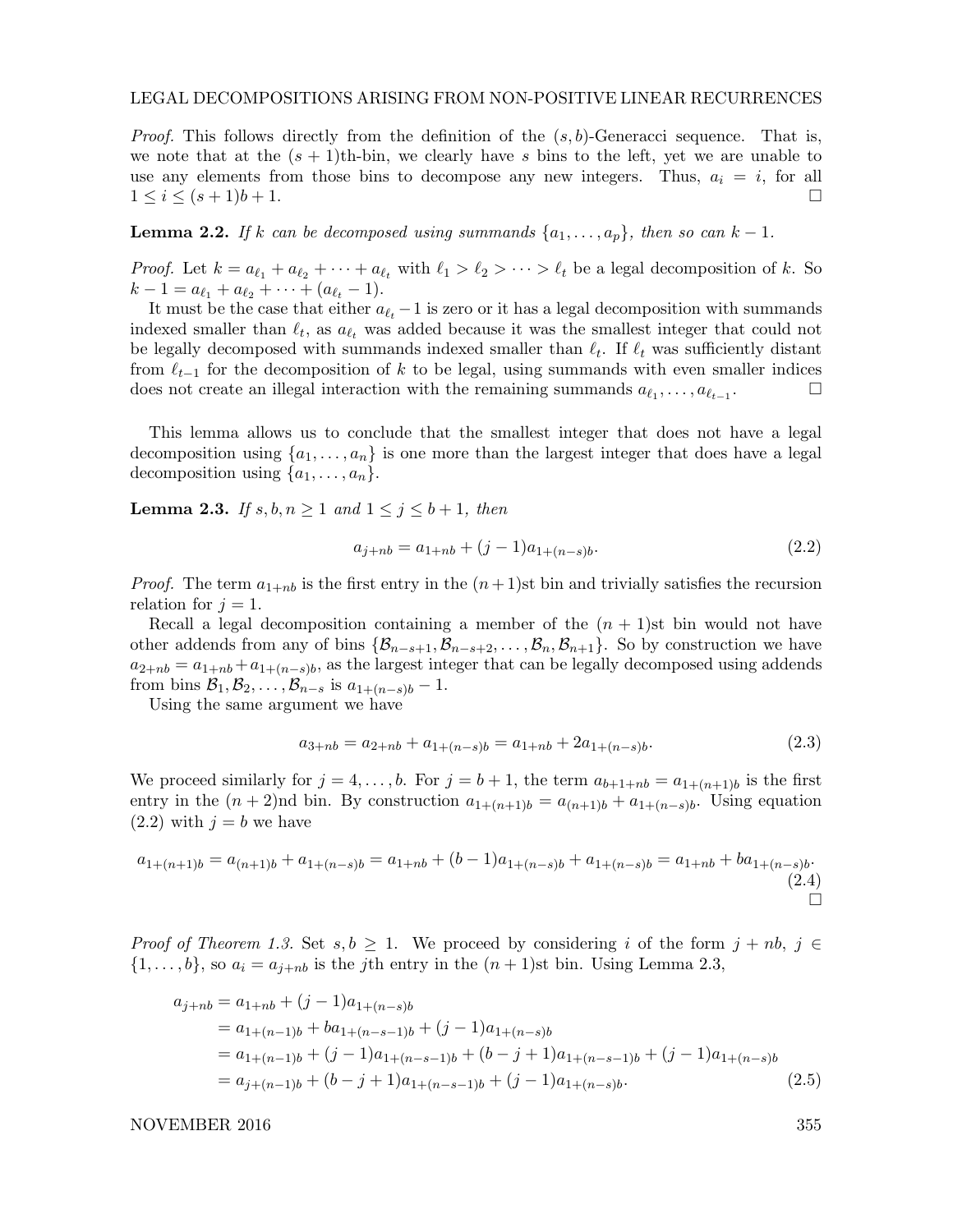Again using the construction of our sequence we have  $a_{1+(n-s)b} = a_{(n-s)b} + a_{1+(n-2s-1)b}$ . This substitution gives

$$
a_{j+nb} = a_{j+(n-1)b} + (b-j+1)a_{1+(n-s-1)b} + (j-1)a_{(n-s)b} + (j-1)a_{1+(n-2s-1)b}
$$
  
=  $a_{j+(n-1)b} + a_{1+(n-s-1)b} + (j-1)a_{1+(n-2s-1)b} + (b-j)a_{1+(n-s-1)b} + (j-1)a_{(n-s)b}$   
=  $a_{j+(n-1)b} + a_{j+(n-s-1)b} + (b-j)a_{1+(n-s-1)b} + (j-1)a_{(n-s)b}$ . (2.6)

Note that by Lemma 2.3,  $a_{(n-s)b} = a_{1+(n-s-1)b} + (b-1)a_{1+(n-2s-1)b}$ , so the last two terms in (2.6) may be simplified as

$$
(b-j)a_{1+(n-s-1)b} + (j-1)a_{1+(n-s-1)b} + (j-1)(b-1)a_{1+(n-2s-1)b}
$$
  
=  $(b-1) [a_{1+(n-s-1)b} + (j-1)a_{1+(n-2s-1)b}]$   
=  $(b-1)a_{j+(n-s-1)b}$ . (2.7)

Substituting  $(2.7)$  into equation  $(2.6)$  yields

$$
a_{j+nb} = a_{j+(n-1)b} + a_{j+(n-s-1)b} + (b-1)a_{j+(n-s-1)b}
$$
  
=  $a_{j+(n-1)b} + ba_{j+(n-s-1)b}$ , (2.8)

which completes the proof of the first part of Theorem 1.3.

For the proof of the second part, we have from Lemma 2.3

$$
a_{j+nb} = a_{j-1+nb} + a_{1+(n-s)b},
$$
\n(2.9)

thus,

$$
a_{j+nb} = a_{j-1+nb} + a_{j-1+nb-(sb+j-2)}
$$
\n(2.10)

for  $j = 2, \ldots, b+1$ . The result now follows if we define  $f(j + nb) = sb + j - 1$ , for  $j = 1, \ldots, b$ . We prove the Generalized Binet Formula and the approximation in Appendix A of [7].  $\Box$ 

# 2.2. Recurrence Relations for the Fibonacci Quilt Sequence.

*Proof of Theorem 1.7.* The proof is by induction. The basis cases for  $n \leq 11$  can be checked by brute force. We now turn to the inductive step. We assume  $(1.6)$ ,  $(1.7)$ , and  $(1.8)$  hold for all  $n = 1, 2, 3, \ldots, k - 1$  where  $k \ge 12$ . Next we must show they hold for  $n = k$ .

We first note that by construction we can legally decompose all numbers in the interval  $[1, q_{k-4} - 1]$  using terms in  $\{q_1, \ldots, q_{k-5}\}; q_{k-4}$  was added to the sequence because it was the first number that could not be decomposed using those terms. So, using  $q_k$  and any subset of  $\{q_1, \ldots, q_{k-5}\}\$ as summands, we can legally decompose all numbers in the interval,  $[q_k, q_k+q_{k-4}-1]$ . We can decompose all numbers in the interval  $[q_{k-4}, q_k-1]$  using summands from  $\{q_1, \ldots, q_{k-1}\}\$  and thus we can decompose all numbers in the interval  $[1, q_k+q_{k-4}-1]$  using  $\{q_1, \ldots, q_k\}$ . The term  $q_{k+1}$  will be the smallest number that we cannot legally decompose using  $\{q_1, \ldots, q_k\}$ . The argument above shows that  $q_{k+1} \geq q_k + q_{k-4}$ .

Notice

$$
q_k + q_{k-4} = (q_{k-1} + q_{k-5}) + q_{k-4}
$$
  
=  $q_{k-1} + (q_{k-4} + q_{k-5})$   
=  $q_{k-1} + q_{k-2}$ . (2.11)

It remains to show that there is no legal decomposition of  $m = q_k + q_{k-4} = q_{k-1} + q_{k-2}$ . If  $q_k$ were in the decomposition of m, the remaining summands would have to add to  $q_{k-4}$ . But that is a contradiction as  $q_{k-4}$  was added to the sequence because it had no legal decompositions as sums of other terms. Similarly, we can see that any legal decomposition of  $m$  does not use  $q_{k-1}, q_{k-2}, q_{k-4}.$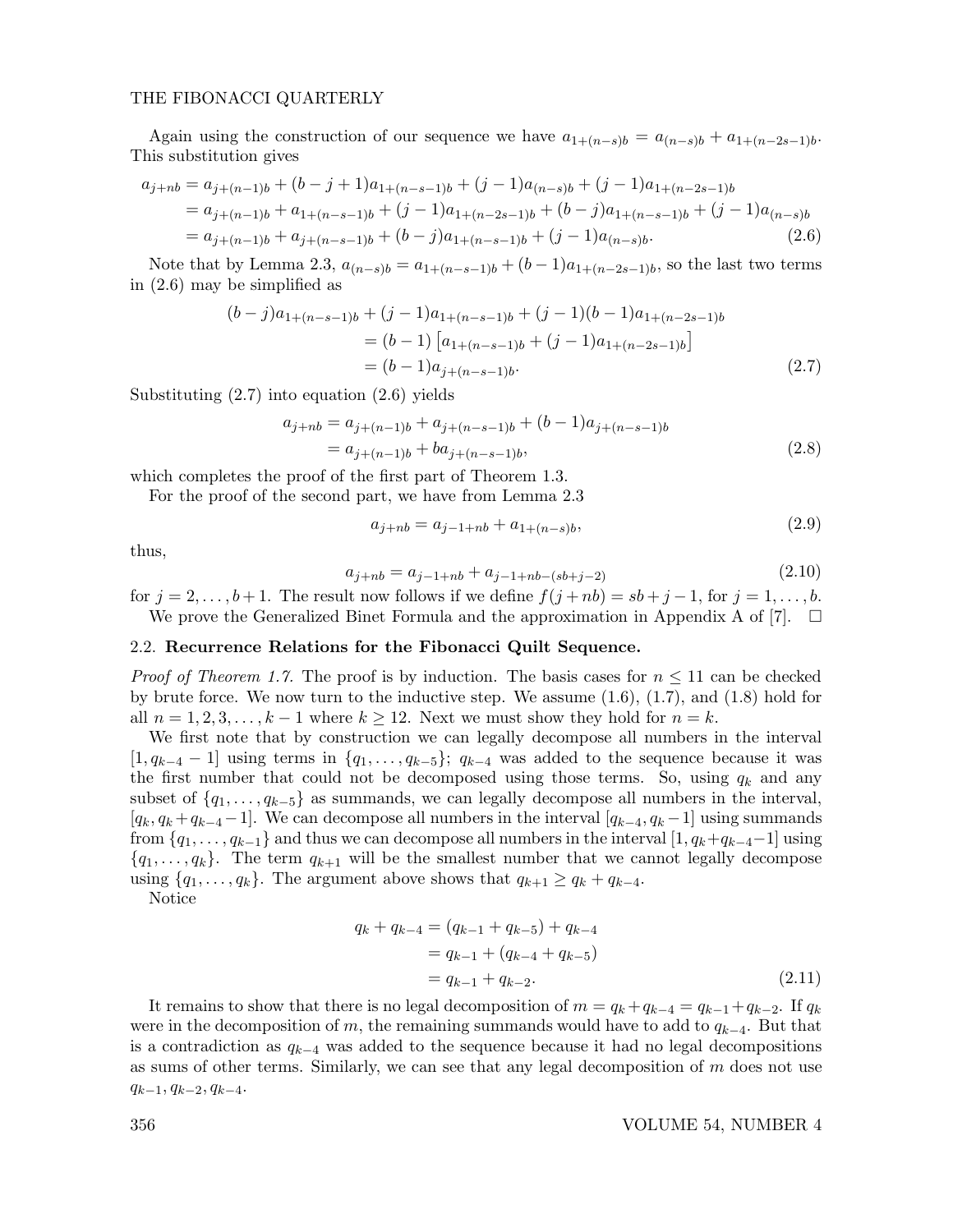Notice that  $q_{k-3}$  must be part of any possible legal decomposition of m: if it were not, then  $m < \sum_{i=1}^{k-5} q_i = q_k - 6 < q_k < q_k + q_{k-4} = m$ . Hence, any legal decomposition would have  $m = q_{k-3} + x$ , where the largest possible summand in the decomposition of x is  $q_{k-5}$ .

Now assume we have a legal decomposition of  $m = q_{k-3} + x$ . There are two cases.

**Case 1:** The legal decomposition of x uses  $q_{k-5}$  as a summand. So

$$
m = q_{k-3} + x = q_{k-3} + q_{k-5} + y \tag{2.12}
$$

and y can be legally decomposed using summands from  $\{q_1, q_2, \ldots, q_{k-10}\}$ . Then using equation (1.8),  $y < \sum_{i=1}^{n-10} q_i = q_{k-5} - 6$ . This leads us to the following:

$$
q_k + q_{k-4} = m
$$
  
\n
$$
< q_{k-3} + q_{k-5} + q_{k-5} - 6
$$
  
\n
$$
< q_{k-3} + q_{k-4} + q_{k-5} - 6
$$
  
\n
$$
= q_{k-1} + q_{k-5} - 6
$$
  
\n
$$
= q_k - 6
$$
  
\n
$$
< q_k,
$$
\n(2.13)

a contradiction.

**Case 2:** The largest possible summand used in the legal decomposition of x is  $q_{k-8}$ . Thus,

$$
q_k + q_{k-4} = m
$$
  
\n
$$
\langle q_{k-3} + \sum_{i=1}^{k-8} q_i
$$
  
\n
$$
= q_{k-3} + q_{k-3} - 6
$$
  
\n
$$
\langle q_{k-2} + q_{k-3} - 6 \rangle
$$
  
\n
$$
\langle q_k, (2.14)
$$

another contradiction.

So m cannot be legally decomposed using  $\{q_1, \ldots, q_k\}$  and  $q_{k+1} = q_k + q_{k-4}$ . The proof of equation  $(1.7)$  follows from the work done in equation  $(2.11)$ . To prove equation  $(1.8)$ , note

$$
\sum_{i=1}^{k-5} q_i = q_{k-5} + \sum_{i=1}^{k-6} q_i = q_{k-5} + q_{k-1} - 6 = q_k - 6.
$$
 (2.15)

Thus, equations (1.6), (1.7), and (1.8) hold for all  $n \geq 5$ .

**Proposition 2.4** (Explicit Formula). Let  $q_n$  denote the nth term in the Fibonacci Quilt sequence. Then

$$
q_n = \alpha_1 \lambda_1^n + \alpha_2 \lambda_2^n + \alpha_3 \overline{\lambda_2}^n, \qquad (2.16)
$$

where  $\alpha_1 \approx 1.26724$ ,

$$
\lambda_1 = \frac{1}{3} \left( \frac{27}{2} - \frac{3\sqrt{69}}{2} \right)^{1/3} + \frac{\left( \frac{1}{2} \left( 9 + \sqrt{69} \right) \right)^{1/3}}{3^{2/3}} \approx 1.32472 \tag{2.17}
$$

and  $\lambda_2 \approx -0.662359 - 0.56228i$  (which has absolute value approximately 0.8688).

*Proof.* Using the recurrence relation from equation  $(1.6)$  in Theorem 1.7, we have the characteristic equation

$$
x^3 = x + 1.\t(2.18)
$$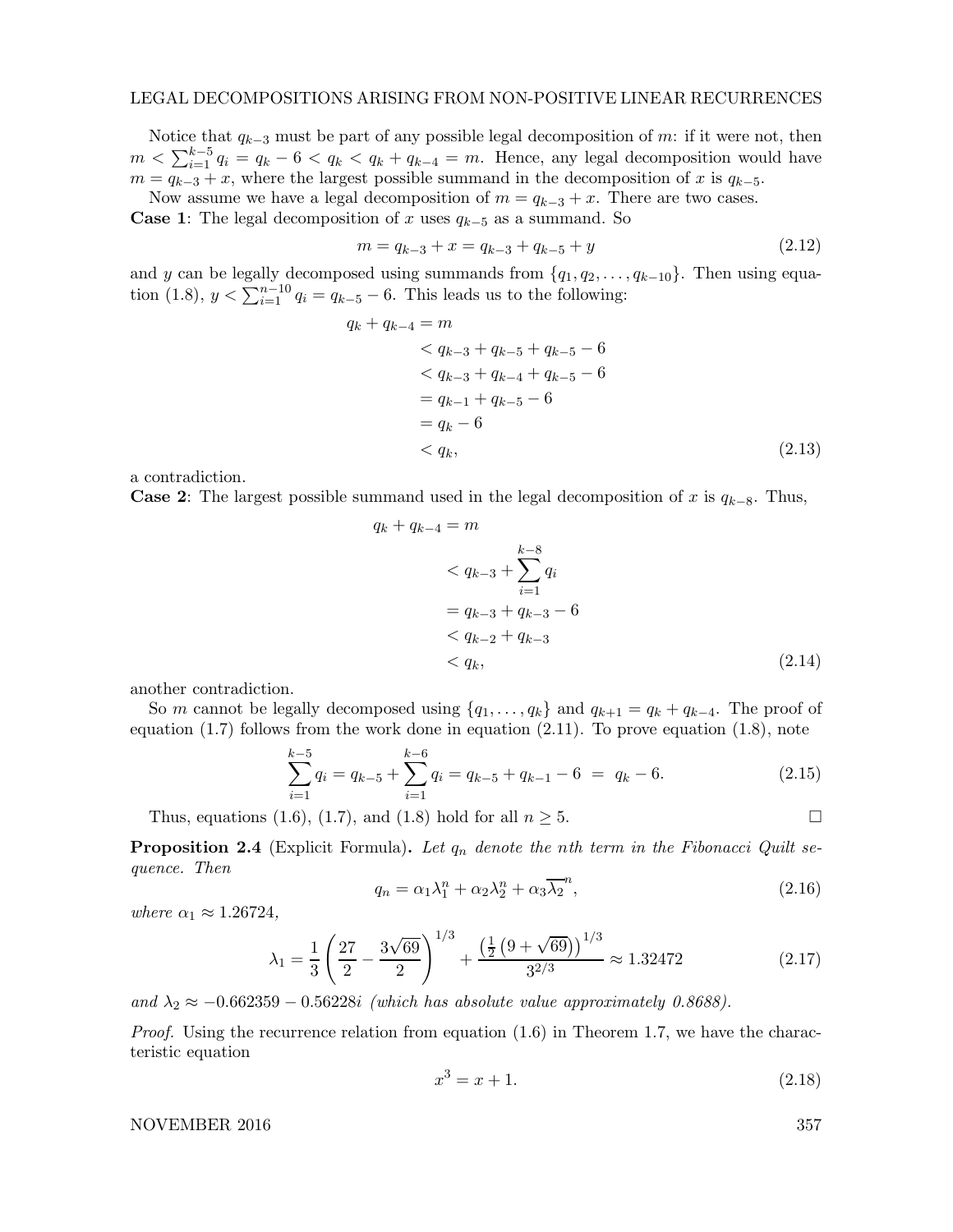Hence,  $q_n = \alpha_1 \lambda_1^n + \alpha_2 \lambda_2^n + \alpha_3 \overline{\lambda_2}^n$ , where  $\lambda_1$ ,  $\lambda_2$  and  $\overline{\lambda_2}$  are the three distinct solutions to the characteristic equation, which are easily found by the cubic formula.

We solve for the  $\alpha_i$  using the first few terms of the sequence. Straightforward calculations reveal

$$
\alpha_1 \approx 1.26724
$$
  
\n
$$
\alpha_2 \approx -0.13362 + 0.128277i
$$
  
\n
$$
\alpha_3 \approx -0.13362 - 0.128277i,
$$
\n(2.19)

completing the proof.  $\Box$ 

# 3. Growth Rate of Number of Decompositions for the Fibonacci Quilt **SEQUENCE**

We prove Theorem 1.11 by deriving a recurrence relation for the number of FQ-legal decompositions. Specifically, consider the following definitions.

- $d_n$ : the number of FQ-legal decompositions using only elements of  $\{q_1, q_2, \ldots, q_n\}$ . Note we include one empty decomposition of 0 in this count. Further, some of the decompositions are of numbers larger than  $q_{n+1}$  (for example, for n large  $q_n + q_{n-2}$  +  $q_{n-20} > q_{n+1}$ ). We set  $d_0 = 1$ .
- $c_n$ : the number of FQ-legal decompositions using only elements of  $\{q_1, q_2, \ldots, q_n\}$  and  $q_n$  is one of the summands. We set  $c_0 = 1$ .
- $b_n$ : the number of FQ-legal decompositions using only elements of  $\{q_1, q_2, \ldots, q_n\}$  and both  $q_n$  and  $q_{n-2}$  are used.

By brute force one can compute the first few values of these sequences; see Table 1.

TABLE 1. Values of the first few terms of  $d_n$ ,  $c_n$ , and  $b_n$ ; for ease of comparison we have included  $q_n$  as well.

| $\it n$                     | $\mathfrak{d}_n$         | $\mathfrak{c}_n$                          | $b_n$            | $q_n$                                           |
|-----------------------------|--------------------------|-------------------------------------------|------------------|-------------------------------------------------|
|                             | $\overline{\frac{2}{3}}$ |                                           | $\boldsymbol{0}$ |                                                 |
|                             |                          |                                           | $\overline{0}$   | $\frac{1}{2}$                                   |
|                             | $\overline{4}$           |                                           | $\overline{0}$   |                                                 |
|                             | $\overline{6}$           | $\frac{1}{1}$ $\frac{1}{2}$ $\frac{2}{3}$ | $\mathbf{1}$     | $\begin{array}{c} 4 \\ 5 \\ 7 \\ 9 \end{array}$ |
|                             | 8                        |                                           | $\mathbf{1}$     |                                                 |
|                             | 11                       |                                           | $\mathbf{1}$     |                                                 |
|                             | 15                       | $\overline{4}$                            |                  |                                                 |
| $1\,2\,3\,4\,5\,6\,7\,8\,9$ | 21                       | $\frac{6}{9}$                             | $\frac{1}{2}$    | 12                                              |
|                             | 30                       |                                           |                  | 16                                              |
| 10                          | 42                       | 12                                        | $\overline{4}$   | 21                                              |
| 11                          | 59                       | 17                                        | 6                | 28                                              |
| 12                          | 82                       | 23                                        | 8                | 37                                              |
| 13                          | 114                      | 32                                        | 11               | 49                                              |

We first find three recurrence relations interlacing our three unknowns.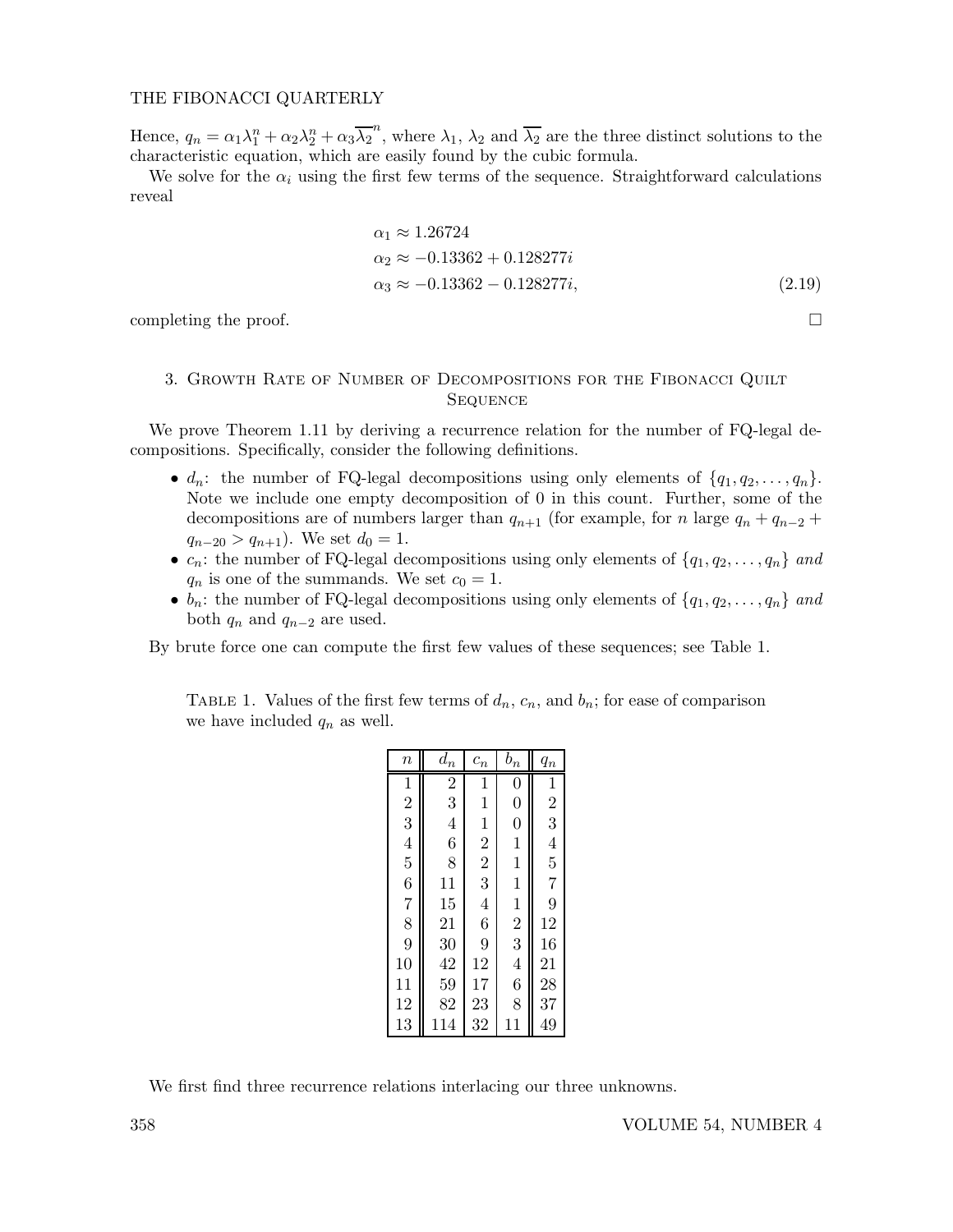**Lemma 3.1.** For  $n \geq 7$  we have

$$
d_n = c_n + c_{n-1} + \dots + c_0 = c_n + d_{n-1}
$$
\n(3.1)

$$
c_n = d_{n-5} + c_{n-2} - b_{n-2} \tag{3.2}
$$

$$
b_n = d_{n-7},\tag{3.3}
$$

which implies

$$
d_n = d_{n-1} + d_{n-2} - d_{n-3} + d_{n-5} - d_{n-9}.
$$
\n(3.4)

*Proof.* The relation for  $d_n$  in (3.1) is the simplest to see. The left-hand side counts the number of FQ-legal decompositions where the largest element used is  $q_n$ , which may or may not be used. The right-hand side counts the same quantity, partitioning based on the largest index used. It is important to note that  $c_0$  is included and equals 1, as otherwise we would not have the empty decomposition (corresponding to an FQ-legal decomposition of 0). We immediately use this relation with  $n-1$  for n to replace  $c_{n-1} + \cdots + c_0$  with  $d_{n-1}$ .

Our second relation (3.2) comes from counting the number of FQ-legal decompositions where  $q_n$  is used and no larger index occurs, which is just  $c_n$ . Since  $q_n$  occurs in all such numbers we cannot use  $q_{n-1}, q_{n-3}$  or  $q_{n-4}$ , but  $q_{n-2}$  may or may not be used. If we do not use  $q_{n-2}$  then we are left with choosing FQ-legal decompositions where the largest index used is at most  $n-5$ ; by definition this is  $d_{n-5}$ . We must add back all the numbers arising from decompositions using  $q_n$  and  $q_{n-2}$ . Note that if  $n-2$  was the largest index used then the number of valid decompositions is  $c_{n-2}$ ; however, this includes  $b_{n-2}$  decompositions where we use both  $q_{n-2}$ and  $q_{n-4}$ . As we must use  $q_n$ , we cannot use  $q_{n-4}$  and thus these  $b_{n-2}$  decompositions should not have been included; thus  $c_n$  equals  $d_{n-5} + c_{n-2} - b_{n-2}$ . (Note: alternatively one could prove the relation  $c_n = d_{n-5} + b_n$ .

Finally, consider the relation for  $b_n$  (3.3). This counts the times we use  $q_n$  (which forbids us from using  $q_{n-1}, q_{n-3}$  and  $q_{n-4}$ ) and  $q_{n-2}$  (which forbids us from using  $q_{n-3}, q_{n-5}$  and  $q_{n-6}$ ). Note all other indices at most  $n - 7$  may or may not be used, and no other larger index can be chosen. By definition the number of valid choices is  $d_{n-7}$ .

We now easily derive a recurrence involving just the d's. The first relation yields  $c_n =$  $d_n - d_{n-1}$  while the third gives  $b_n = d_{n-7}$ . We can thus rewrite the second relation involving only d's which immediately gives (3.4) only d's, which immediately gives (3.4).

Armed with the above, we solve the recurrence for  $d_n$ .

Lemma 3.2. We have

$$
d_n = \beta_1 r_1^n \left[ 1 + O\left( (r_2/r_1)^n \right) \right],\tag{3.5}
$$

where  $\beta_1 > 0$ ,  $|r_1| \approx 1.39704$  and  $|r_2| \approx 1.07378$  are the two largest (in absolute value) roots  $of r^7 - r^6 - r^2 - 1 = 0.$ 

*Proof.* The characteristic polynomial associated to the recurrence for  $d_n$  in (3.4) factors as

$$
r^{9} - r^{8} - r^{7} + r^{6} - r^{4} + 1 = (r - 1)(r + 1)(r^{7} - r^{6} - r^{2} - 1).
$$
 (3.6)

The roots of the septic are all distinct, with the largest  $|r_1|$  approximately 1.39704 and the next two largest being complex conjugate pairs of size  $|r_2| = |\overline{r_2}| \approx 1.07378$ ; the remaining roots are at most 1 in absolute value. Thus by standard techniques for solving recurrence relations [12] (as the roots are distinct) there are constants such that

$$
d_n = \beta_1 r_1^n + \beta_2 r_2^n + \dots + \beta_7 r_7^n + \beta_8 1^n + \beta_9 (-1)^n. \tag{3.7}
$$

To complete the proof, we need only show that  $\beta_1 > 0$  (if it vanished, then  $d_n$  would grow slower than one would expect). As the roots come from a degree 7 polynomial, it is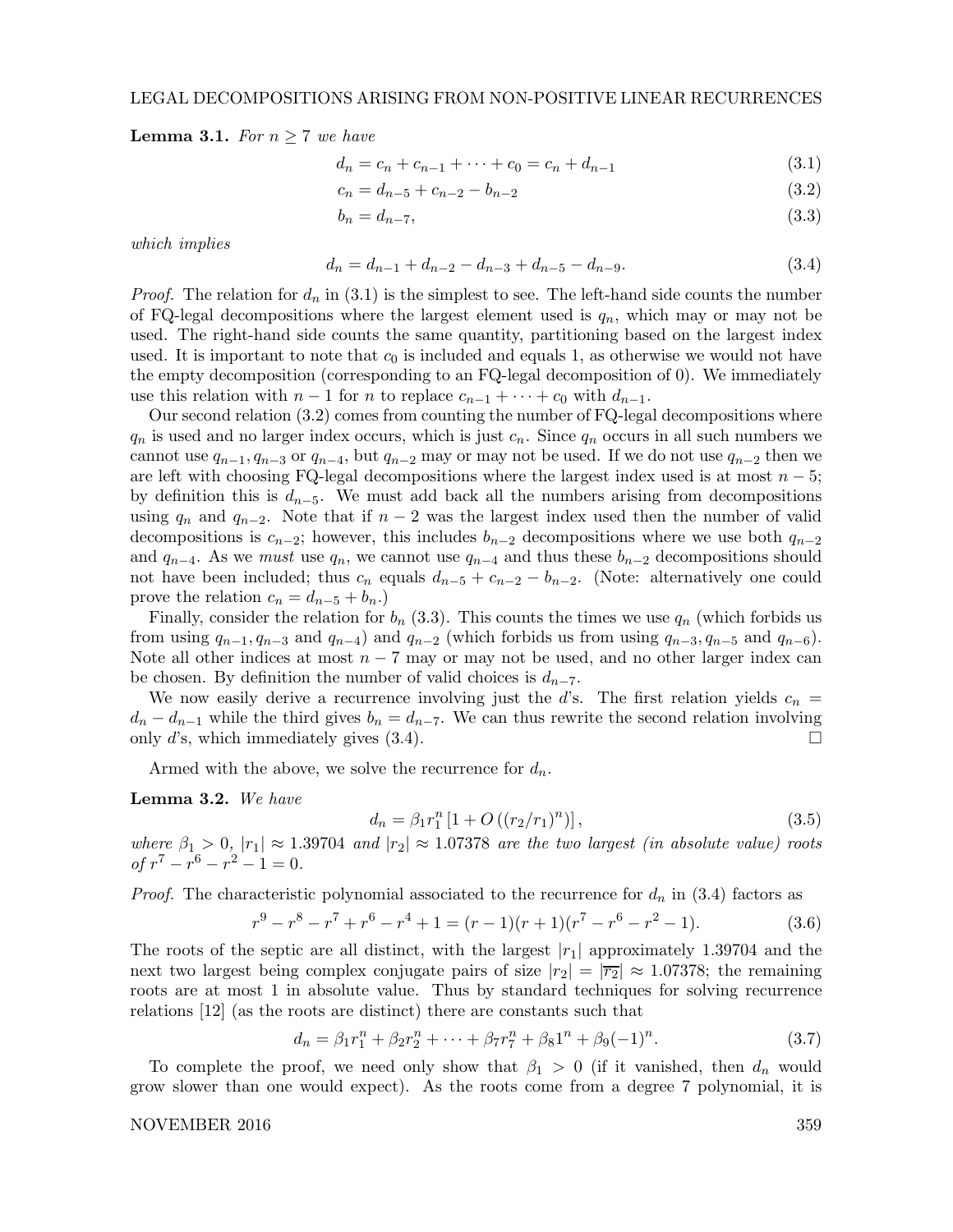not surprising that we do not have a closed form expression for them. Fortunately a simple comparison proves that  $\beta_1 > 0$ . Since  $d_n$  counts the number of FQ-legal decompositions using indices no more than  $q_n$ , we must have  $d_n \ge q_n$ . As  $q_n$  grows like  $\lambda_1^n$  with  $\lambda_1 \approx 1.3247$ , if  $\beta_1 = 0$  then  $d_n < q_n$  for large n, a contradiction. Thus,  $\beta_1 > 0$ .

We can now determine the average behavior of  $d_{\text{FQ}}(m)$ , the number of FQ-legal decompositions of m.

Proof of Theorem 1.11. We have

$$
d_{\text{FQ,ave}}(n) = \frac{1}{q_{n+1}} \sum_{m=0}^{q_{n+1}-1} d_{\text{FQ}}(m).
$$
 (3.8)

We first deal with the upper bound. The summation on the right-hand side of equation  $(3.8)$  is less than  $d_n$ , because  $d_n$  counts some FQ-legal decompositions that exceed  $q_{n+1}$ . Thus,

$$
d_{\rm FQ;ave}(n) \le \frac{d_n}{q_{n+1}}.\tag{3.9}
$$

For n large by Lemma 3.2 we have

$$
d_n = \beta_1 r_1^n \left[ 1 + O\left( (r_2/r_1)^n \right) \right] \tag{3.10}
$$

with  $\beta_1 > 0$  and  $r_1 \approx 1.39704$ , and from Proposition 2.4

$$
q_n = \alpha_1 \lambda_1^n \left[ 1 + O\left( \left( \lambda_2 / \lambda_1 \right)^n \right) \right] \tag{3.11}
$$

where  $\alpha_1 \approx 1.26724$ ,

$$
\lambda_1 = \frac{1}{3} \left( \frac{27}{2} - \frac{3\sqrt{69}}{2} \right)^{1/3} + \frac{\left( \frac{1}{2} \left( 9 + \sqrt{69} \right) \right)^{1/3}}{3^{2/3}} \approx 1.32472 \tag{3.12}
$$

and  $\lambda_2 \approx -0.662359 - 0.56228i$  (which has absolute value approximately 0.8688). Thus there is a  $C_2 > 0$  such that for n large we have  $d_{\text{FQ};\text{ave}}(n) \leq C_2(r_1/\lambda_1)^n$ .

We now turn to the lower bound for  $d_{\text{FQ};ave}(n)$ . As we are primarily interested in the growth rate of  $d_{\text{FQ,ave}}(n)$  and not on optimal values for the constants  $C_1$  and  $C_2$ , we can give a simple argument which suffices to prove the exponential growth rate, though at a cost of a poor choice of  $C_1$ . Note that for large n the sum on the right side of equation (3.8) is clearly at least  $d_{n-2016}$ . To see this, note  $d_{n-2016}$  counts the number of FQ-legal decompositions using no summand larger than  $q_{n-2016}$ , and if  $q_{n-2016}$  is our largest summand then by (1.8) our number cannot exceed

$$
\sum_{i=1}^{n-2016} q_i = q_{n-2011} - 6 \le q_n.
$$
\n(3.13)

Thus,

$$
d_{\rm FQ;ave}(n) \ge \frac{d_{n-2016}}{q_{n+1}}.\tag{3.14}
$$

We now argue as we did for the upper bound, noting that for large  $n$  we have

$$
d_{n-2016} = r_1^{-2016} \cdot \beta_1 r_1^n \left[ 1 + O\left( (r_2/r_1)^n \right) \right]. \tag{3.15}
$$

Thus for *n* sufficiently large

$$
d_{\mathrm{FQ;ave}}(n) \ge C_1 (r_1/\lambda_1)^n,\tag{3.16}
$$

completing the proof.  $\Box$ 

360 VOLUME 54, NUMBER 4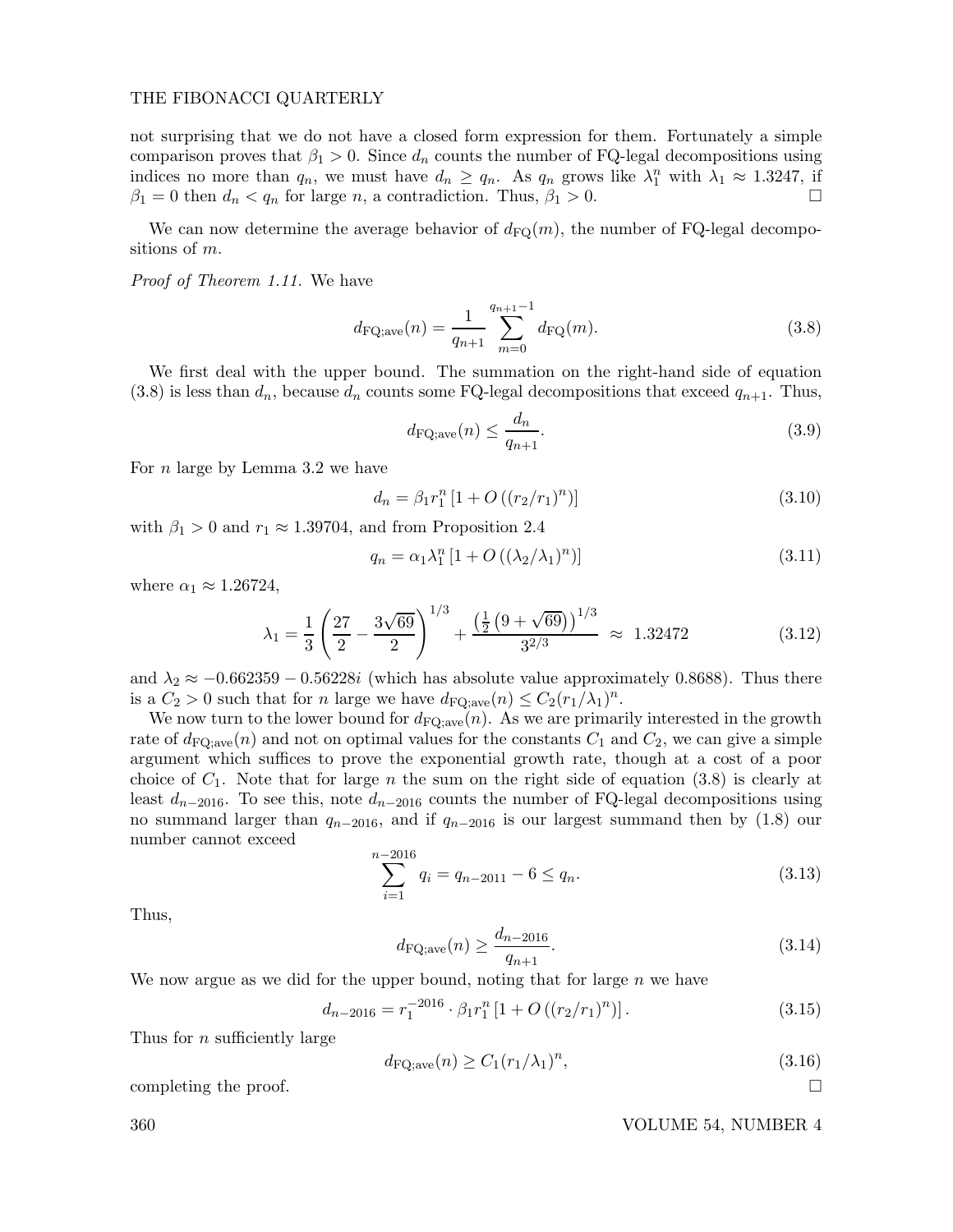4. Greedy Algorithms for the Fibonacci Quilt Sequence

4.1. Greedy Decomposition. Let  $h_n$  denote the number of integers from 1 to  $q_{n+1}-1$  where the greedy algorithm successfully terminates in a legal decomposition. We have already seen that the first number where the greedy algorithm fails is 6; the others less than 200 are 27, 34, 43, 55, 71, 92, 113, 120, 141, 148, 157, 178, 185 and 194.

Table 2 lists  $h_n$  for the first few values of n, as well as  $\rho_n$  the percentage of integers in  $[1, q_{n+1})$  where the greedy algorithm yields a legal decomposition.

| $\eta$         | $q_{n}$        | $h_n$          | $\rho_n$ |
|----------------|----------------|----------------|----------|
| 1              | 1              | 1              | 100.0000 |
| $\overline{2}$ | $\overline{2}$ | $\overline{2}$ | 100.0000 |
| 3              | 3              | 3              | 100.0000 |
| 4              | 4              | 4              | 100.0000 |
| 5              | 5              | 5              | 83.3333  |
| 6              | 7              | 7              | 87.5000  |
| $\overline{7}$ | 9              | 10             | 90.9091  |
| 8              | 12             | 14             | 93.3333  |
| 9              | 16             | 19             | 95.0000  |
| 10             | 21             | 25             | 92.5926  |
| 11             | 28             | 33             | 91.6667  |
| 12             | 37             | 44             | 91.6667  |
| 13             | 49             | 59             | 92.1875  |
| 14             | 65             | 79             | 92.9412  |
| 15             | 86             | 105            | 92.9204  |
| 16             | 114            | 139            | 92.6667  |
| 17             | 151            | 184            | 92.4623  |

TABLE 2. Values of the first few terms of  $q_n$ ,  $h_n$  and  $\rho_n$ .

We start by determining a recurrence relation for  $h_n$ .

**Lemma 4.1.** For  $h_n$  as above,

$$
h_n = h_{n-1} + h_{n-5} + 1,\t\t(4.1)
$$

with initial values  $h_k = k$  for  $1 \leq k \leq 5$ .

*Proof.* We can determine the number integers in  $[1, q_{n+1})$  for which the greedy algorithm is successful by counting the same thing in  $[1, q_n)$  and in  $[q_n, q_{n+1})$ . The number of integers in  $[1, q_n)$  for which the greedy algorithm is successful is just  $h_{n-1}$ .

Integers  $m \in [q_n, q_{n+1})$  for which the greedy algorithm is successful must have largest summand  $q_n$ . So  $m = q_n + x$ . We claim  $x \in [0, q_{n-4})$ . Otherwise  $m = q_n + x \ge q_n + q_{n-4} =$  $q_{n+1}$ , which is a contradiction. If  $x = 0$ , then  $m = q_n$  can be legally decomposed using the greedy algorithm and we must add 1 to our count. If  $m$  is to have a successful legal greedy decomposition then so must x. Hence it remains to count how many  $x \in [1, q_{n-4})$  have successful legal greedy decompositions, but this is just  $h_{n-5}$ . Combining these counts finishes the proof. the proof.  $\Box$ 

We now prove the greedy algorithm successfully terminates for a positive percentage of integers, as well as fails for a positive percentage of integers.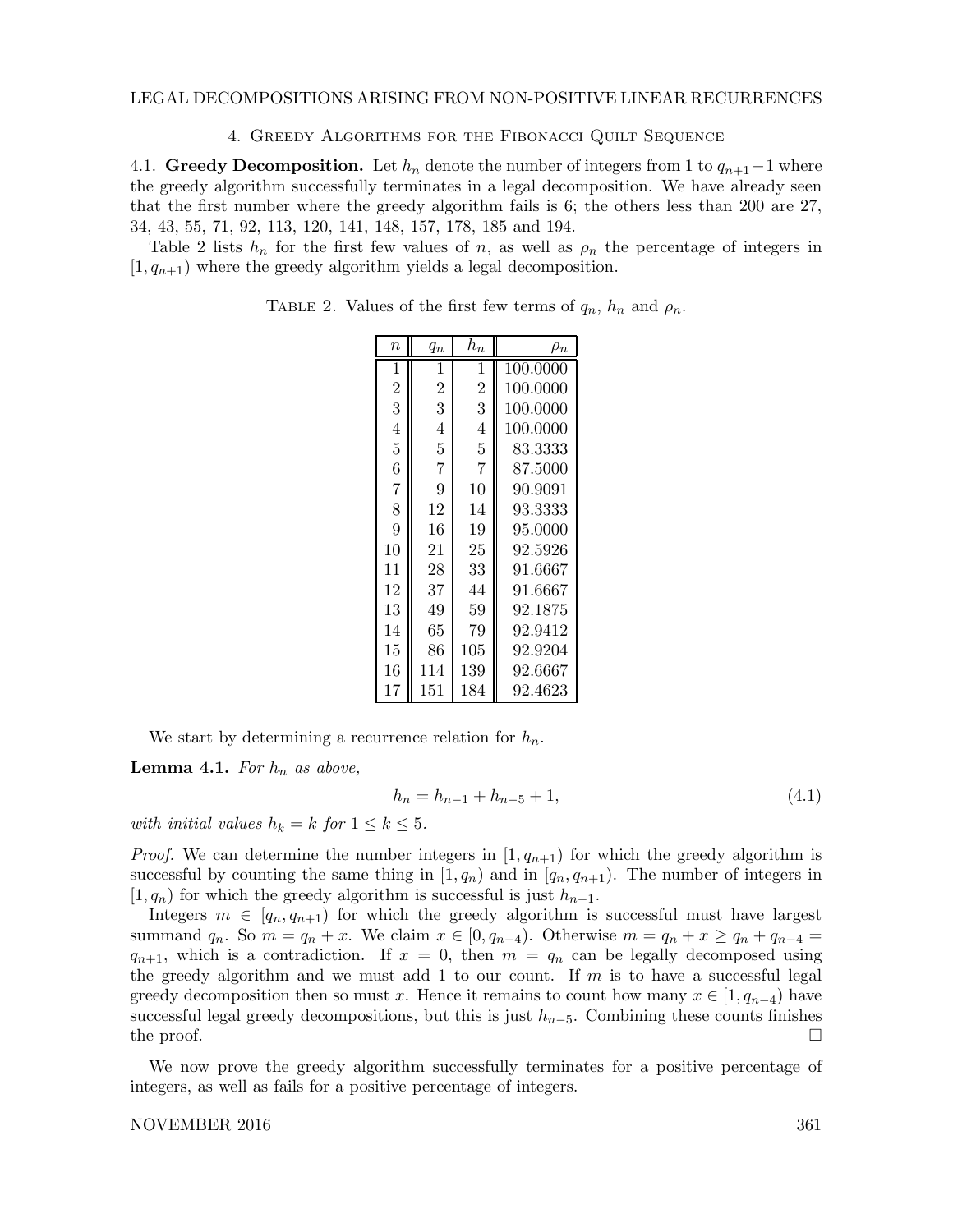*Proof of Theorem 1.13.* Instead of solving the recurrence in (4.1), it is easier to let  $g_n = h_n + 1$ and first solve

$$
g_n = g_{n-1} + g_{n-5}, \quad g_k = k+1 \text{ for } 1 \le k \le 5. \tag{4.2}
$$

The characteristic polynomial for this is

$$
r^{5} - r^{4} - 1 = 0, \quad \text{or} \quad (r^{3} - r - 1)(r^{2} - r + 1). \tag{4.3}
$$

By standard recurrence relation techniques, we have

$$
g_n = c_1 \lambda_1^n + c_2 \lambda_2^n + \dots + c_5 \lambda_5^n, \tag{4.4}
$$

where

$$
\lambda_1 = \frac{1}{3} \left( \frac{27}{2} - \frac{3\sqrt{69}}{2} \right)^{1/3} + \frac{\left( \frac{1}{2} \left( 9 + \sqrt{69} \right) \right)^{1/3}}{3^{2/3}} \approx 1.32472 \tag{4.5}
$$

is the largest root of the recurrence for  $g_n$  (the other roots are at most 1 in absolute value).

By Proposition 2.4 we have

$$
q_n = \alpha_1 \lambda_1^n + \alpha_2 \lambda_2^n + \alpha_3 \lambda_3^n, \tag{4.6}
$$

where  $\lambda_1, \lambda_2, \lambda_3$  are the same as in equation (4.4) and  $\alpha_1 \approx 1.26724$ .

We must show that  $c_1\alpha_1 \neq 0$ , as this will imply that  $g_n$  and  $q_n$  both grow at the same exponential rate. As  $g_n \geq 2g_{n-5}$  implies  $g_n \geq c2^{n/5}$  we have that  $g_n$  is growing exponentially, thus,  $c_1 \neq 0$ .

Unfortunately writing  $c_1$  in closed form requires solving a fifth order equation, but this can easily be done numerically and the limiting ratio  $\rho_n = h_n/(q_{n+1} - 1)$  can be approximated well. That ratio converges to  $\frac{c_1}{\lambda} \frac{1}{n} \approx 0.92627$ . well. That ratio converges to  $\frac{c_1}{\alpha_1}$ 1  $\frac{1}{\lambda_1} \approx 0.92627.$ 

### 4.2. Greedy-6 Decomposition.

**Lemma 4.2.** For  $\ell \geq 1 + 5k$  and  $k \geq 0$ , we have  $q_{\ell} + q_{\ell-5} + \cdots + q_{\ell-5k} < q_{\ell+1}$ .

*Proof.* We proceed by induction on  $k$ . For the Basis Step, note

$$
q_{\ell} + q_{\ell - 5} < q_{\ell} + q_{\ell - 4} = q_{\ell + 1}.\tag{4.7}
$$

For the Inductive Step: By the inductive hypothesis and the recurrence relation stated in Theorem 1.7,

$$
q_{\ell} + (q_{\ell-5} + \dots + q_{\ell-5k}) < q_{\ell} + q_{\ell-4} = q_{\ell+1},\tag{4.8}
$$

completing the proof.  $\Box$ 

*Proof of Theorem 1.15.* For the first part, we verify that if  $m \leq 151 = q_{17}$  the theorem holds. Define  $I_n := [q_n, q_{n+1}] = [q_n, q_{n+1} - 1]$ . Assume for all  $m \in \bigcup_{\ell=1}^{n-1} I_\ell$ , m satisfies the theorem. Now consider  $m \in I_n$ . If  $m = q_n$  then we are done. Assume  $m = q_n + x$  with  $x > 0$ . Since  $q_{n+1} = q_n + q_{n-4}$ , we know  $x < q_{n-4}$ . Then by the inductive hypothesis we know the x satisfies the theorem. Namely,  $\mathcal{G}(x) = q_{k_1} + q_{k_2} + \cdots + q_{k_s}$  is a FQ-legal decomposition which satisfies either Condition (1) or (2) but not both. Then  $\mathcal{G}(m) = q_n + q_{k_1} + q_{k_2} + \cdots + q_{k_s}$  and lastly  $n - k_1 \geq 5$ .

For the second part, let  $m = q_{\ell_1} + q_{\ell_2} + \cdots + q_{\ell_{t-1}} + q_{\ell_t}$  be a decomposition that satisfies either Condition (1) or (2) but not both. Note that in both cases, this decomposition is legal. If  $t = 1$ , then m is a Fibonacci Quilt number and the theorem is trivial. So we assume  $t \geq 2$ . Hence by construction of the sequence,  $m$  is not a Fibonacci Quilt number.

Let  $\mathcal{G}(m) = q_{k_1} + q_{k_2} + \cdots + q_{k_s}$ . Note that  $s \geq 2$ . For contradiction we assume the given decomposition is not the Greedy-6 decomposition. Without loss of generality we may assume  $q_{\ell_1} \neq q_{k_1}$ . Since  $q_{k_1}$  was chosen according to the Greedy-6 algorithm,  $q_{\ell_1} < q_{k_1}$ .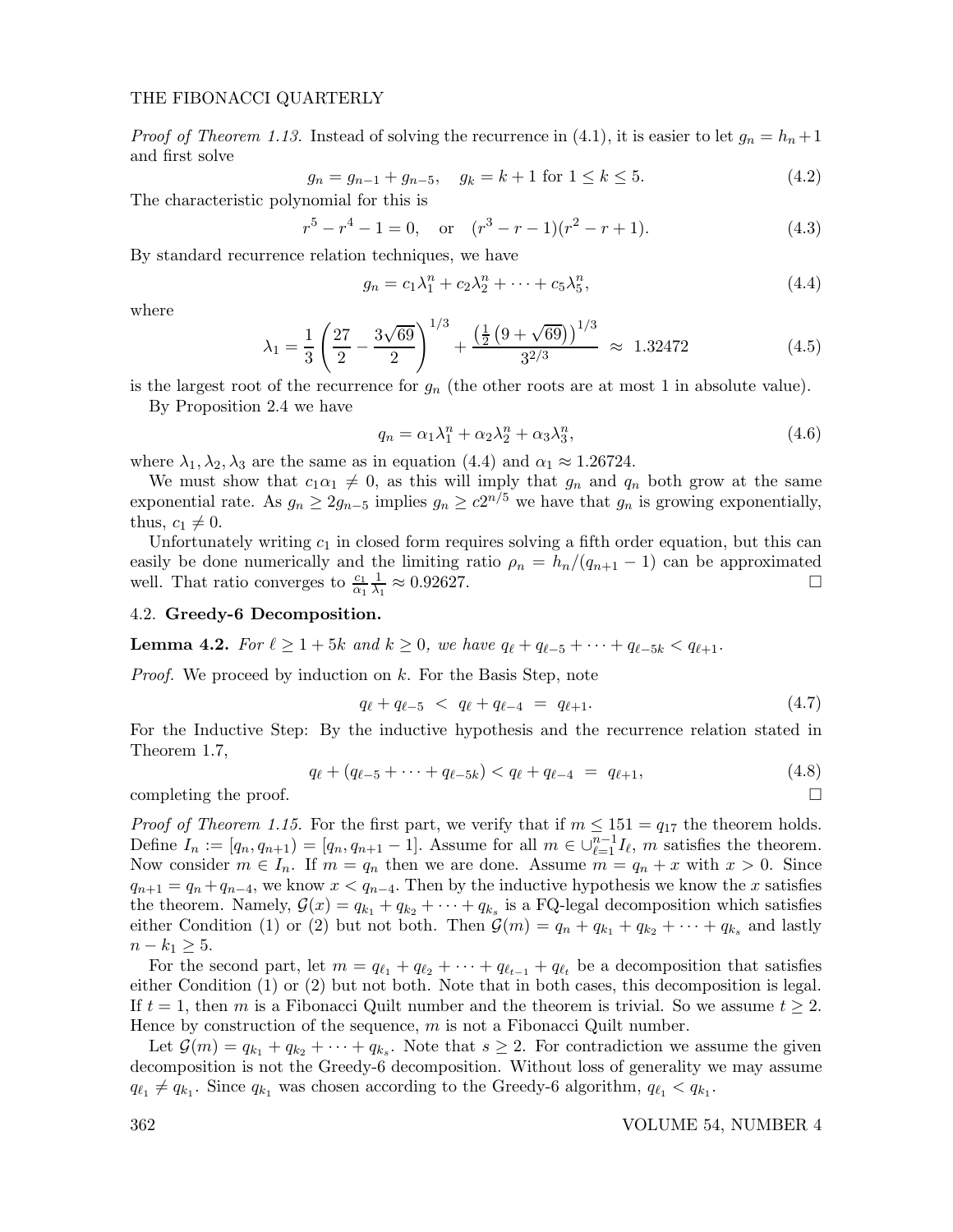Case 1: Using Lemma 4.2,

 $m = q_{\ell_1} + q_{\ell_2} + \cdots + q_{\ell_{t-1}} + q_{\ell_t} \leq q_{\ell_1} + q_{\ell_1 - 5} + \cdots + q_{\ell_1 - 5(t-1)} < q_{\ell_1 + 1} \leq q_{k_1} < m$  (4.9) which is a contradiction.

Case 2: Again using Lemma 4.2,

$$
m = q_{\ell_1} + q_{\ell_2} + \dots + q_{\ell_{t-2}} + q_4 + q_2
$$
  
=  $q_{\ell_1} + q_{\ell_2} + \dots + q_{\ell_{t-2}} + q_5 + q_1$   
 $\leq q_{\ell_1} + q_{\ell_1 - 5} + \dots + q_{\ell_1 - 5(t-2)} + q_1$   
 $< q_{\ell_1 + 1} + q_1$   
 $\leq q_{k_1} + q_1$   
 $\leq m$  (4.10)

which is a contradiction.  $\Box$ 

In order to prove Theorem 1.16 we will need several relationships between the terms in the Fibonacci Quilt sequence. The following lemma describes those relationships.

# Lemma 4.3. The following hold.

- (1) If  $n > 7$ , then  $2q_n = q_{n+2} + q_{n-5}$ . (2) If  $n \geq 8$ , then  $q_n + q_{n-2} = q_{n+1} + q_{n-5}$ .
- (3) If  $n \ge 10$ , then  $q_n + q_{n-3} = q_{n+1} + q_{n-8}$ .

Proof. The proof follows from repeated uses of the recurrence relations stated in Theorem 1.7:

$$
2q_n = q_n + q_{n-1} + q_{n-5} = q_{n+2} + q_{n-5}
$$
  
\n
$$
q_n + q_{n-2} = q_n + q_{n-4} + q_{n-5} = q_{n+1} + q_{n-5}
$$
  
\n
$$
q_n + q_{n-3} = q_n + q_{n-4} + q_{n-3} - q_{n-4} = q_{n+1} + q_{n-8}.
$$
\n(4.11)

*Proof of Theorem 1.16.* The proof follows by showing that we can move from  $\mathcal{D}(m)$  to  $\mathcal{G}(m)$ without increasing the number of summands by doing five types of moves. That the summation remains unchanged after each move follows from Lemma 4.3 and Theorem 1.7.

- (1) Replace  $2q_n$  with  $q_{n+2} + q_{n-5}$  (for  $n \ge 7$ ). (If  $n \le 6$ , replace  $2q_6$  with  $q_8 + q_2$ , replace  $2q_5$  with  $q_7 + q_1$ , replace  $2q_4$  with  $q_6 + q_1$ , replace  $2q_3$  with  $q_5 + q_1$ , replace  $2q_2$  with  $q_4$ , and replace  $2q_1$  with  $q_2$ .)
- (2) Replace  $q_{n-1} + q_{n-2}$  with  $q_{n+1}$  (for  $n \geq 5$ ). In other words, if we have two adjacent terms, use the recurrence relation to replace. (If  $n \leq 4$ , replace  $q_3 + q_2$  with  $q_5$  and replace  $q_2 + q_1$  with  $q_3$ .
- (3) Replace  $q_n + q_{n-2}$  with  $q_{n+1} + q_{n-5}$  (for  $n \ge 8$ ). (If  $n \le 7$ , replace  $q_7 + q_5$  with  $q_8 + q_2$ ,  $q_6 + q_4$  with  $q_7 + q_2$ ,  $q_5 + q_3$  with  $q_7 + q_1$ ,  $q_4 + q_2$  with  $q_5 + q_1$ , and  $q_3 + q_1$  with  $q_4$ .
- (4) Replace  $q_n+q_{n-3}$  with  $q_{n+1}+q_{n-8}$  (for  $n \ge 10$ ). (If  $n \le 9$ , replace  $q_9+q_6$  with  $q_{10}+q_2$ ,  $q_8 + q_5$  with  $q_9 + q_1$ ,  $q_7 + q_4$  with  $q_8 + q_1$ ,  $q_6 + q_3$  with  $q_7 + q_1$ ,  $q_5 + q_2$  with  $q_6$ , and  $q_4 + q_1$  with  $q_5$ .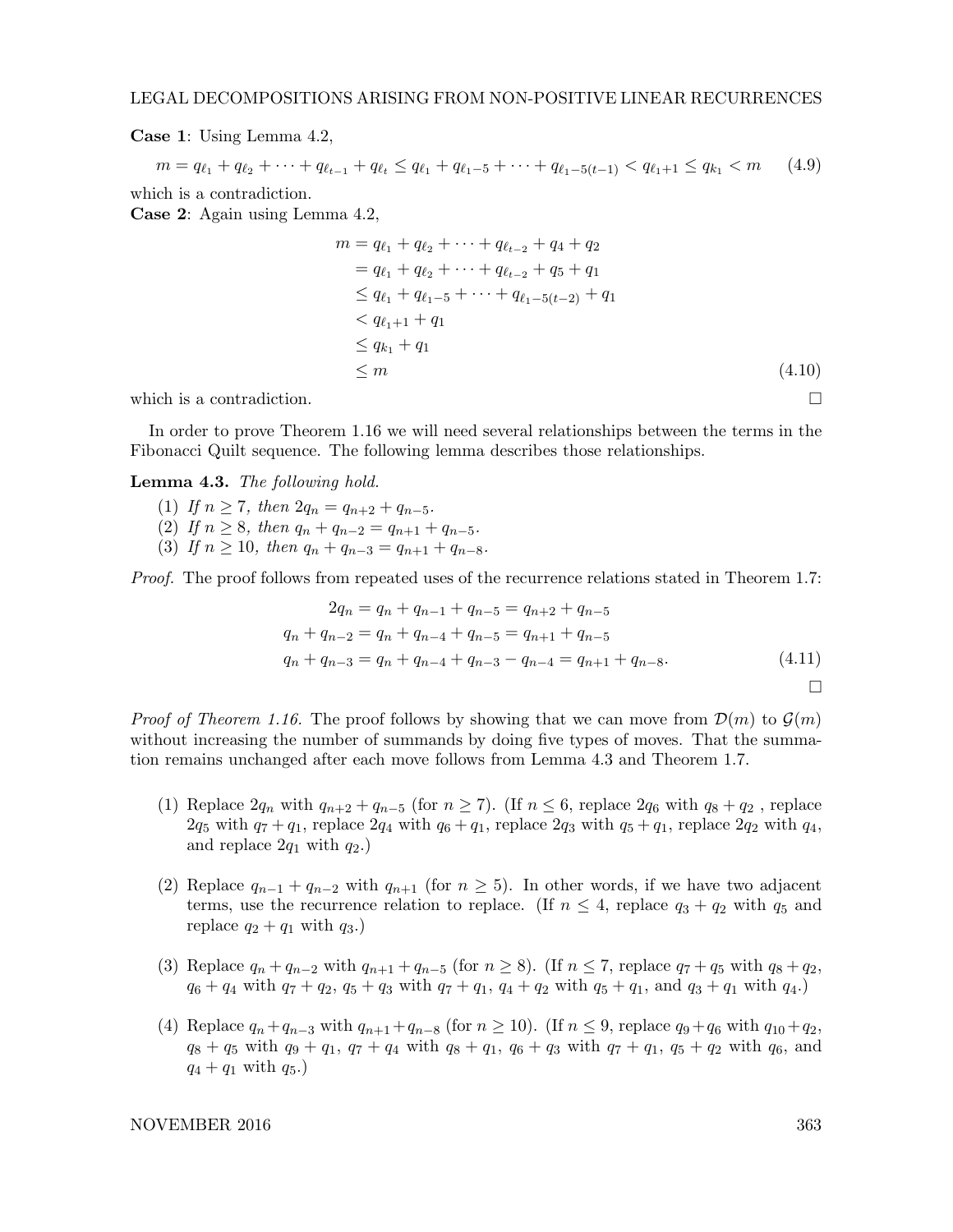(5) Replace  $q_n + q_{n-4}$  with  $q_{n+1}$  (for  $n \geq 6$ ). In other words, if we have two adjacent terms, use the recurrence relation to replace.

Notice that in all moves, the number of summands either decreases by one or remains unchanged. In addition, the sum of the indices either decreases or remains unchanged. There are three situations where neither the index sum nor the number of summands decreases;  $q_5 + q_3 = q_7 + q_1$ ,  $q_4 + q_2 = q_5 + q_1$ , and  $q_3 = q_5 + q_1$ . But in these situations, the number of  $q_5, q_4, q_3, q_2$  decrease. Therefore this process eventually terminates because the index sum and the number of summands cannot decrease indefinitely.

Let  $m = q_{\ell_1} + q_{\ell_2} + \cdots + q_{\ell_{t-1}} + q_{\ell_t}$  be the decomposition obtained after all possible moves. Each move either decreases the number of summands or replaces two summands with two that are farther apart in the sequence. In fact, closer examination of the moves reveals  $\ell_i - \ell_{i-1} \geq 5$ except maybe  $\ell_{t-1} = 5$  and  $\ell_t = 1$ .

If  $\ell_{t-1} = 5$  and  $\ell_t = 1$ , replace  $q_5 + q_1$  with  $q_4 + q_2$ . By Theorem 1.15 this is the Greedy-6 decomposition of  $m$ .

#### **REFERENCES**

- [1] H. Alpert, Differences of multiple Fibonacci numbers, Integers: Electronic Journal of Combinatorial Number Theory, 9 (2009), 745–749.
- [2] O. Beckwith, A. Bower, L. Gaudet, R. Insoft, S. Li, S. J. Miller, and P. Tosteson, The average gap distribution for generalized Zeckendorf decompositions, The Fibonacci Quarterly,  $51.1$  (2013), 13–27.
- [3] A. Best, P. Dynes, X. Edelsbrunner, B. McDonald, S. J. Miller, K. Tor, C. Turnage-Butterbaugh, and M. Weinstein, Gaussian distribution of number summands in Zeckendorf decompositions in small intervals, The Fibonacci Quarterly, 52.1 (2014), 47–53.
- [4] A. Bower, R. Insoft, S. Li, S. J. Miller, and P. Tosteson, The distribution of gaps between summands in generalized Zeckendorf decompositions (and an appendix on Extensions to initial segments with Iddo Ben-Ari), Journal of Combinatorial Theory, Series A 135 (2015), 130–160.
- [5] E. Burger, D. C. Clyde, C. H. Colbert, G. H. Shin, and Z. Wang, A generalization of a theorem of Lekkerkerker to Ostrowski's decomposition of natural numbers, Acta Arith., 153 (2012), 217–249.
- [6] M. Catral, P. Ford, P. E. Harris, S. J. Miller, and D. Nelson, Generalizing Zeckendorf 's theorem: the Kentucky sequence, The Fibonacci Quarterly, 52.1 (2014), 68-90.
- [7] M. Catral, P. Ford, P. E. Harris, S. J. Miller, and D. Nelson, Legal decompositions arising from non-positive linear recurrences, 2016, preprint. http://arxiv.org/pdf/1606.09312.
- [8] M. Catral, P. Ford, P. E. Harris, S. J. Miller, D. Nelson, Z. Pan, and H. Xu, New behavior in legal decompositions arising from non-positive linear recurrences, 2016 (expanded arXiv version). http: //arxiv.org/pdf/1606.09309.
- [9] P. Demontigny, T. Do, A. Kulkarni, S. J. Miller, D. Moon, and U. Varma, Generalizing Zeckendorf 's theorem to f-decompositions, Journal of Number Theory, 141 (2014), 136-158.
- [10] P. Demontigny, T. Do, A. Kulkarni, S. J. Miller, and U. Varma, A generalization of Fibonacci far-difference representations and Gaussian behavior, The Fibonacci Quarterly, 52.3 (2014), 247–273.
- [11] R. Dorward, P. Ford, E. Fourakis, P. E. Harris, S. J. Miller, E. Palsson, and H. Paugh, A generalization of Zeckendorf 's theorem via circumscribed m-gons, (to appear), http://arxiv.org/abs/1508.07531.
- [12] S. Goldberg, Introduction to Difference Equations, John Wiley & Sons, 1961.
- [13] P. J. Grabner, R. F. Tichy, I. Nemes, and A. Pethö, Generalized Zeckendorf expansions, Appl. Math. Lett., **7.2** (1994), 25–28.
- [14] N. Hamlin, Representing positive integers as a sum of linear recurrence sequences, The Fibonacci Quarterly,  $50.2$  (2012), 99-105.
- [15] M. Koloğlu, G. Kopp, S. J. Miller, and Y. Wang, On the number of summands in Zeckendorf decompositions, The Fibonacci Quarterly, 49.2 (2011), 116–130.
- [16] S. J. Miller and Y. Wang, From Fibonacci numbers to central limit type theorems, Journal of Combinatorial Theory, Series A 119.7 (2012), 1398–1413.
- [17] S. J. Miller and Y. Wang, Gaussian Behavior in Generalized Zeckendorf Decompositions, Combinatorial and Additive Number Theory, CANT 2011 and 2012 (Melvyn B. Nathanson, editor), Springer Proceedings in Mathematics & Statistics (2014), 159–173.